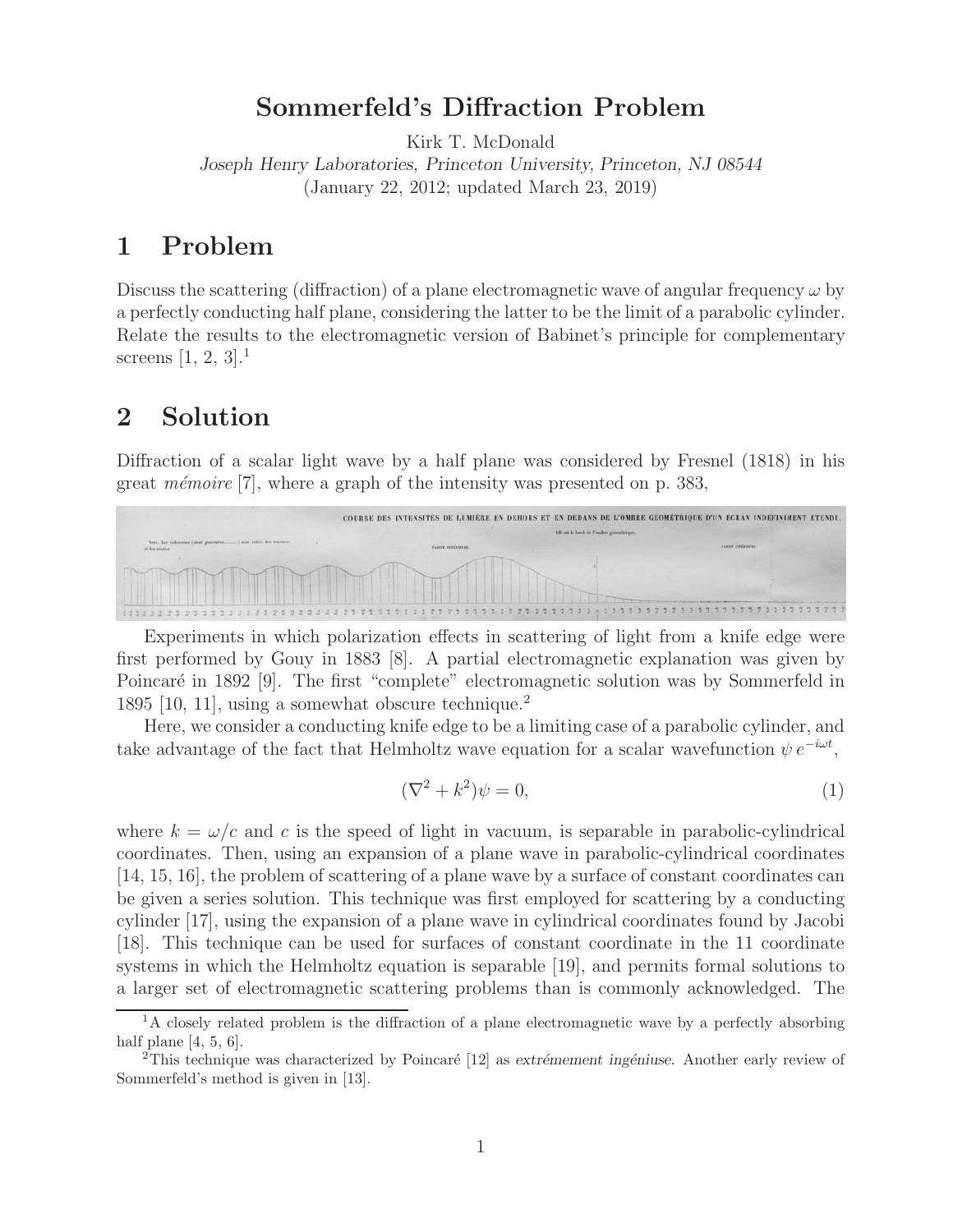example of a conducting strip as a limit of an elliptical cylinder is considered in sec. 3 of [20].

The relevance of parabolic-cylindrical coordinates to the knife-edge problem was realized by Lamb [21, 22], who used them to give an alternative derivation of Sommerfeld's solution, which alternative we follow here.<sup>3</sup> Other studies related to that of the present note include [23, 26]-[32]. See also the Appendix below.

The conducting screen lies in the plane  $y = 0$  and occupies the region  $x > 0$ , as shown in the figure below (from [21]).



In addition to ordinary cylindrical coordinates  $(r, \phi, z)$ , we consider parabolic-cylindrical coordinates  $(\xi, \eta, z)$  which are related (for  $0 \le \phi \le 2\pi$ ) by,<sup>4</sup>

$$
x + iy = r e^{i\phi} = \frac{(\xi + i\eta)^2}{k},
$$
  
\n
$$
x = \frac{\xi^2 - \eta^2}{k}, \qquad y = \frac{2\xi\eta}{k},
$$
  
\n
$$
\xi = \sqrt{kr} \cos\frac{\phi}{2}, \qquad \eta = \sqrt{kr} \sin\frac{\phi}{2}.
$$
  
\n(2)

In this convention, the sign of  $\xi$  at a point  $(\xi, \eta)=(x, y)$  is the same as the sign of y, while  $\eta$  is always non-negative. The half plane  $(x > 0, y = 0)$  corresponds to  $\eta = 0$ , and the complementary half plane  $(x < 0, y = 0)$  has coordinate  $\xi = 0$ .

In this two-dimensional problem the incident wave vector lies in the  $x-y$  plane. In case of incident electric field polarized parallel to the edge of the conducting half-plane screen, i.e., in the z-direction, the current on the screen, and the scattered electric field, have only a z-component, so that an analysis can be based on the scalar wavefunction  $\psi = E_z$ . The boundary condition at the surface of the screen is  $\psi = 0$  in this case.

If the incident electric field is polarized perpendicular to the edge of the screen, then the scattered electric field lies in the  $x-y$  plane, while both the incident and scattered magnetic field have only z-components. In this case an analysis can be based on the scalar wavefunction

<sup>3</sup>Lamb's discussion seems little known, and is occasionally rediscovered, as in [24, 25].

<sup>&</sup>lt;sup>4</sup>Parabolic-cylindrical coordinates are often defined with k replaced by 2 in eqs. (2). However, the convention used here (following Lamb) avoids the appearance of numerous factors of  $\sqrt{k/2}$  in later equations.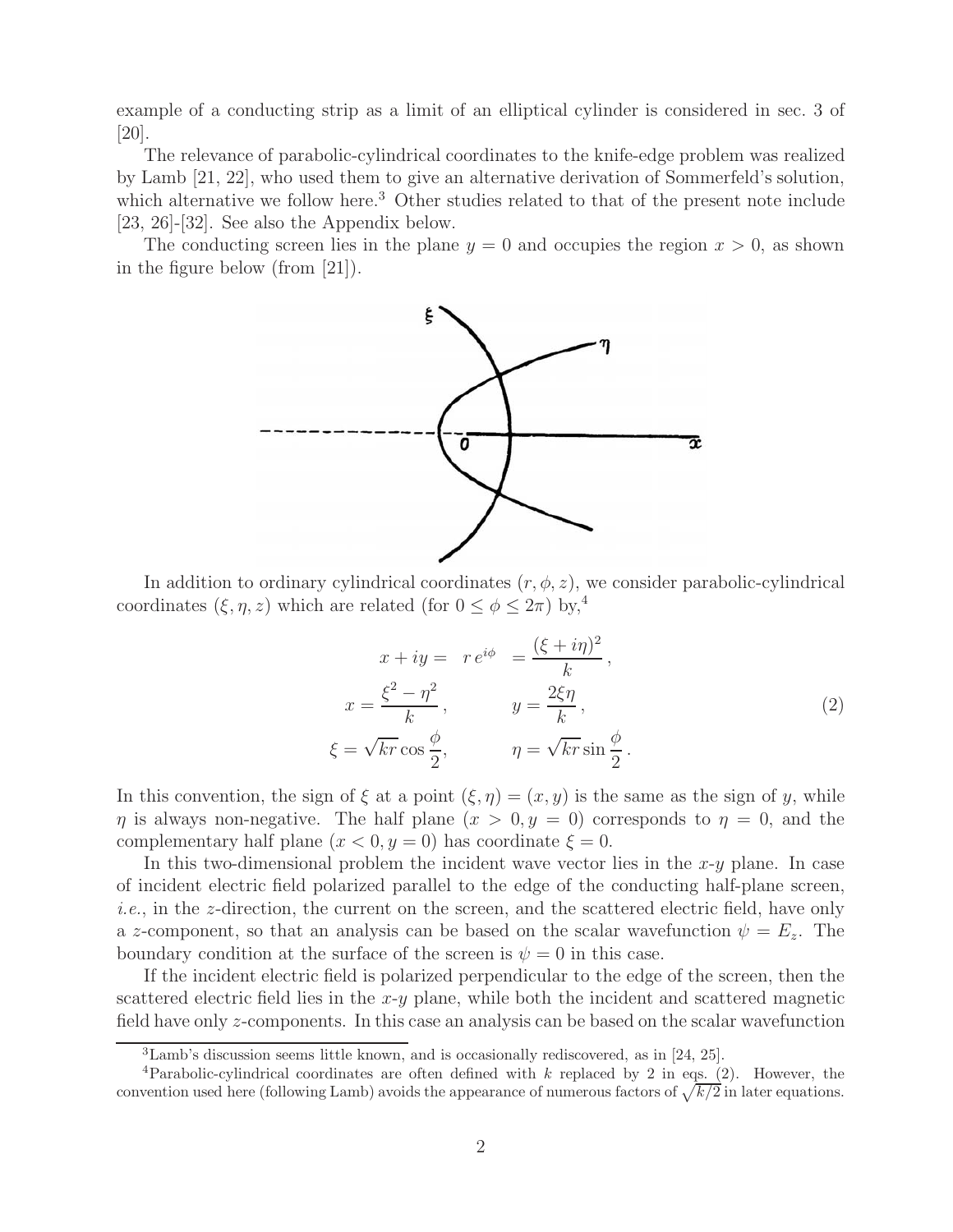$\psi = B_z$ , for which the boundary condition at the surface of the screen is that the normal derivative  $\partial \psi / \partial y = 0$ .

*It is useful to note that the scattered fields in case of a thin, plane conducting screen obey symmetries perhaps first noted in detail by Meixner [33] (see also [34]),*

$$
\mathbf{E}_x^s(x, -y, z) = \mathbf{E}_x^s(x, y, z), \qquad \mathbf{B}_x^s(x, -y, z) = -\mathbf{B}_x^s(x, y, z), \tag{3}
$$

$$
\mathbf{E}_y^s(x, -y, z) = -\mathbf{E}_y^s(x, y, z), \qquad \mathbf{B}_y^s(x, -y, z) = \mathbf{B}_y^s(x, y, z), \tag{4}
$$

$$
\mathbf{E}_z^s(x, -y, z) = \mathbf{E}_z^s(x, y, z), \qquad \mathbf{B}_z^s(x, -y, z) = -\mathbf{B}_z^s(x, y, z). \tag{5}
$$

The symmetries for  $E_z^s$  and  $B_z^s$  were considered by Lamb [21] to be "evident", but they *depend on there being no current flow from one side of the screen to the other, as otherwise the magnetic field energy in finite volumes surrounding the edge of the screen would be infinite.*

## **2.1 Normal Incidence**

We first consider incident waves of the form  $e^{i(ky-\omega t)}$ , which are normally incident on the screen from  $y < 0$ . In the following we suppress the time-dependent factor  $e^{-i\omega t}$ .

### **2.1.1 Electric Field Parallel to the Edge**

We consider the scalar wavefunction  $\psi = E_z$ , which can be written as,

$$
\psi = E_0 e^{iky} + \psi^s(x, y),\tag{6}
$$

where  $\psi^s$  is the scattered wavefunction.

Lamb surmised (sec. 2 of [21]) that the scattered wave has the form,

$$
\psi^{s}(x, y) = u(x, y) e^{iky} + v(x, y) e^{-iky}, \qquad (7)
$$

where  $u$  and  $v$  are associated with the transmitted and reflected parts of the scattered wave. Since  $\psi^s$  obeys Helmholtz' wave equation, whose form in the parabolic-cylindrical coordinates of eq. (2) is,

$$
\frac{\partial^2 \psi^s}{\partial \xi^2} + \frac{\partial^2 \psi^s}{\partial \eta^2} + 4(\xi^2 + \eta^2)\psi^s = 0,
$$
\n(8)

the functions  $u$  and  $v$  obey the differential equations,

$$
\frac{\partial^2 u, v}{\partial \xi^2} + \frac{\partial^2 u, v}{\partial \eta^2} \pm 4i \left( \eta \frac{\partial u, v}{\partial \xi} + \xi \frac{\partial u, v}{\partial \eta} \right) = 0, \tag{9}
$$

where the + sign is for u and the – sign is for v. Taking  $u, v(\xi, \eta) = f(\xi \pm \eta) \equiv f(\zeta_{u,v})$ eq. (9) becomes,

$$
f'' + 2i\zeta_{u,v}f' = 0,\t\t(10)
$$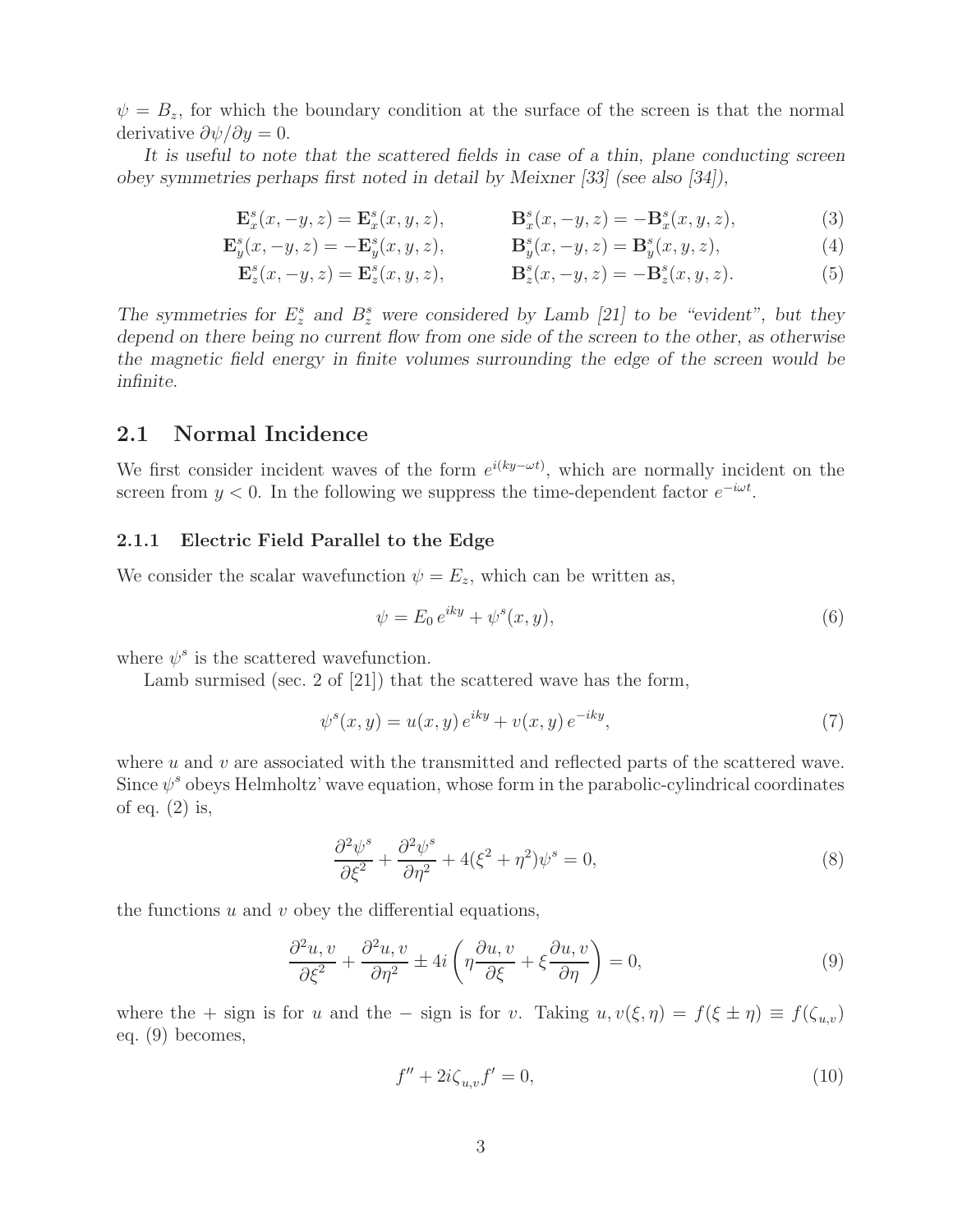for both  $u$  and  $v$ , which integrates to,

$$
f(\zeta_{u,v}) = a + b \int_0^{\zeta_{u,v}} e^{-i\zeta^2} d\zeta.
$$
 (11)

That is,

$$
u = f(\zeta_u) = a_u + b_u \int_0^{\xi + \eta} e^{-i\zeta^2} d\zeta, \qquad v = f(\zeta_v) = a_v + b_v \int_0^{\xi - \eta} e^{-i\zeta^2} d\zeta,
$$
 (12)

and,

$$
\psi^s = a_u e^{iky} + a_v e^{-iky} + b_u e^{iky} \int_0^{\xi + \eta} e^{-i\zeta^2} d\zeta + b_v e^{-iky} \int_0^{\xi - \eta} e^{-i\zeta^2} d\zeta.
$$
 (13)

To determine the four constants  $a_u$ ,  $a_v$ ,  $b_u$  and  $b_v$  we first note that for  $x \to -\infty$  and small y, i.e., for small  $\xi$  and  $\eta \to \infty$ , the scattered wave is negligible. In this region we must separately have,

$$
a_u + b_u \int_0^{\eta} e^{-i\zeta^2} d\zeta \to 0, \qquad a_v + b_v \int_0^{-\eta} e^{-i\zeta^2} d\zeta = a_v - b_v \int_0^{\eta} e^{-i\zeta^2} d\zeta \to 0.
$$
 (14)

Using the fact (Dwight 858.560 [36]),

$$
\int_0^\infty e^{-i\zeta^2} \, d\zeta = \frac{\sqrt{\pi}}{2} \, e^{-i\pi/4} \,,\tag{15}
$$

we have that,

$$
a_u + \frac{\sqrt{\pi}}{2} b_u \, e^{-i\pi/4} = 0, \qquad a_v - \frac{\sqrt{\pi}}{2} b_v \, e^{-i\pi/4} = 0. \tag{16}
$$

Finally, the condition that  $E_z = E_0 e^{iky} + \psi^s$  vanish on the surface of the conducting screen implies that,

$$
-E_0 = \psi^s(x > 0, 0) = \psi^s(\xi, 0) = a_u + a_v + (b_u + b_v) \int_0^{\xi} e^{-i\zeta^2} d\zeta,
$$
\n(17)

and hence,

$$
a_u + a_v = -E_0, \t b_v = -b_u.
$$
\t(18)

Combining this with eq.  $(16)$  we find<sup>5</sup>

$$
a_u = a_v = -\frac{E_0}{2}, \qquad b_u = -b_v = \frac{E_0}{\sqrt{\pi}} e^{i\pi/4}, \tag{20}
$$

<sup>5</sup>In view of eq. (20), and recalling that the sign of  $\xi$  is taken to be the same as that of y, we have that,

$$
\psi^{s}(x, -y) = a_{u} e^{-iky} + a_{v} e^{iky} + b_{u} e^{-iky} \int_{0}^{-\xi + \eta} e^{-i\zeta^{2}} d\zeta + b_{v} e^{iky} \int_{0}^{-(\xi + \eta)} e^{-i\zeta^{2}} d\zeta
$$
  
=  $a_{v} e^{-iky} + a_{u} e^{iky} + b_{v} e^{-iky} \int_{0}^{\xi - \eta} e^{-i\zeta^{2}} d\zeta + b_{u} e^{iky} \int_{0}^{\xi + \eta} e^{-i\zeta^{2}} d\zeta = \psi^{s}(x, y).$  (19)

That is,  $\psi^s = E_z^s$  satisfies the symmetry (5), as expected.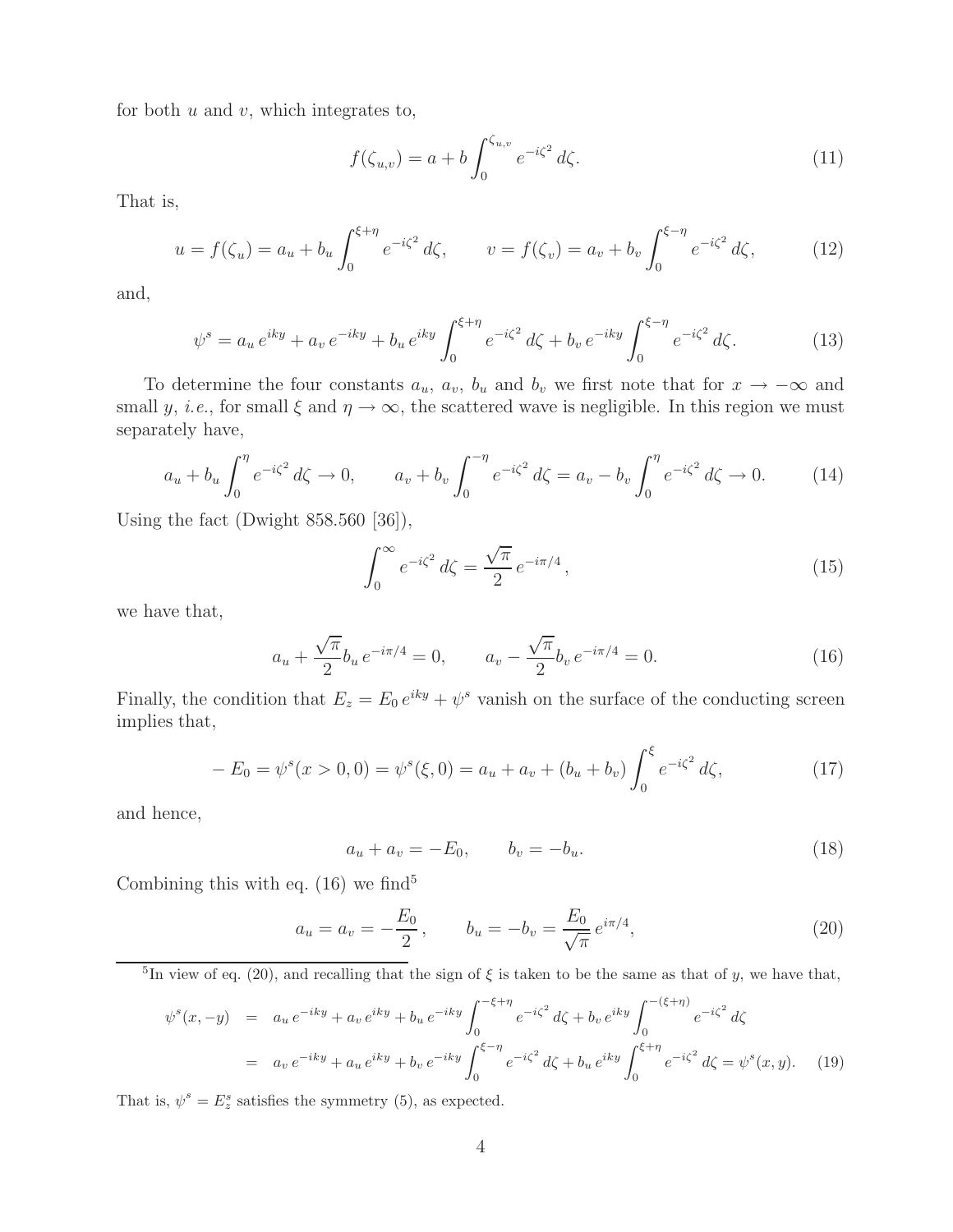and,

$$
\psi^s = E_z^s = E_0 \left( \frac{e^{i(ky + \pi/4)}}{\sqrt{\pi}} \int_0^{\xi + \eta} e^{-i\zeta^2} d\zeta - \frac{e^{-i(ky - \pi/4)}}{\sqrt{\pi}} \int_0^{\xi - \eta} e^{-i\zeta^2} d\zeta - \frac{e^{iky} + e^{-iky}}{2} \right). \tag{21}
$$

### **2.1.2 Electric Field Perpendicular to the Edge**

In this case the current on the conducting screen are in the  $x$ -direction, so the scattered electric field lies in the  $x-y$  plane, while both the incident and scattered magnetic field are parallel to the edge. It is therefore convenient to consider the scalar wavefunction  $\psi = B_z =$  $E_0 e^{iky} + \psi^s(x, y)$ .

The analysis for  $\psi^s$  is similar to the preceding sec. 2.1.1, except, that the boundary condition at the screen,  $E_x(x > 0, 0) = 0$  implies that  $\partial B_z(x > 0, 0)/\partial y = 0$ , *i.e.*,  $\partial B_z^s(x>0,0)/\partial y = \partial B_z^s(\xi,0)/\partial y = -ikE_0.$ 

To perform the derivative of the integrals in eq. (13) we need the relations,

$$
\frac{\partial \xi}{\partial x} = \frac{\xi}{2r}, \qquad \frac{\partial \eta}{\partial x} = -\frac{\eta}{2r}, \qquad (22)
$$

$$
\frac{\partial \xi}{\partial y} = \frac{\eta}{2r}, \qquad \frac{\partial \eta}{\partial y} = \frac{\xi}{2r}.
$$
 (23)

Using these, we find,

$$
\frac{\partial \psi^s(x>0,0)}{\partial y} = -ikE_0 = ik(a_u - a_v) + (b_u - b_v) \left( ik \int_0^{\xi} e^{-i\zeta^2} d\zeta + \frac{k}{2\xi} e^{-i\xi^2} \right), \tag{24}
$$

and hence,

$$
a_u - a_v = -E_0, \t b_u = b_v.
$$
\t(25)

Combining this with eq.  $(16)$  we find<sup>6</sup>

$$
a_u = -a_v = -\frac{E_0}{2}, \qquad b_u = b_v = \frac{E_0}{\sqrt{\pi}} e^{i\pi/4}, \tag{27}
$$

and,

$$
\psi^s = B_z^s = E_0 \left( \frac{e^{i(ky + \pi/4)}}{\sqrt{\pi}} \int_0^{\xi + \eta} e^{-i\zeta^2} d\zeta + \frac{e^{-i(ky - \pi/4)}}{\sqrt{\pi}} \int_0^{\xi - \eta} e^{-i\zeta^2} d\zeta - \frac{e^{iky} - e^{-iky}}{2} \right). \tag{28}
$$

<sup>6</sup>In view of eq. (27), and recalling that the sign of  $\xi$  is taken to be the same as that of y, we have that,

$$
\psi^{s}(x, -y) = a_{u} e^{-iky} + a_{v} e^{iky} + b_{u} e^{-iky} \int_{0}^{-\xi + \eta} e^{-i\zeta^{2}} d\zeta + b_{v} e^{iky} \int_{0}^{-(\xi + \eta)} e^{-i\zeta^{2}} d\zeta
$$
  

$$
= -a_{v} e^{-iky} - a_{u} e^{iky} - b_{v} e^{-iky} \int_{0}^{\xi - \eta} e^{-i\zeta^{2}} d\zeta - b_{u} e^{iky} \int_{0}^{\xi + \eta} e^{-i\zeta^{2}} d\zeta
$$
  

$$
= -\psi^{s}(x, y).
$$
 (26)

That is,  $\psi^s = B_z^s$  satisfies the symmetry (5), as expected.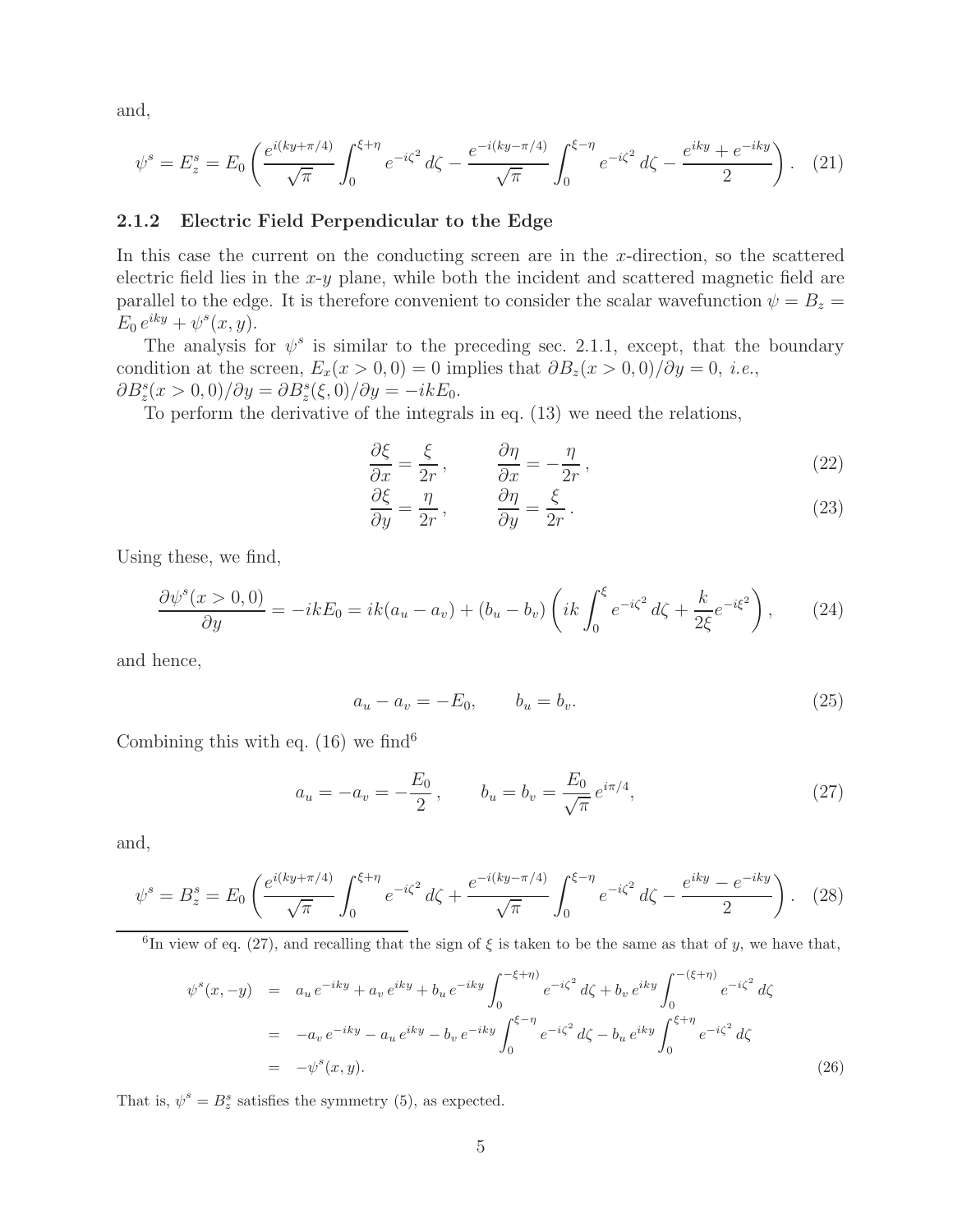#### **2.1.3 Asymptotic Behavior near the Geometric Shadow**

To exhibit the well-known behavior of the fields near the edge of the geometric shadow (first deduced by Fresnel in a scalar theory), it is convenient to recast the integrals in eqs. (21) and (28) as running from  $\zeta$  to  $\infty$ , using eq. (15),

$$
\int_0^{\zeta} e^{-i\zeta^2} d\zeta = \frac{\sqrt{\pi}}{2} e^{-i\pi/4} - \int_{\zeta}^{\infty} e^{-i\zeta^2} d\zeta.
$$
 (29)

Then,

$$
\frac{\psi^s}{E_0} = -\frac{e^{i(ky+\pi/4)}}{\sqrt{\pi}} \int_{\xi+\eta}^{\infty} e^{-i\zeta^2} d\zeta \pm \frac{e^{-i(ky-\pi/4)}}{\sqrt{\pi}} \int_{\xi-\eta}^{\infty} e^{-i\zeta^2} d\zeta \mp e^{-iky}.
$$
 (30)

We consider these waves for large  $y = 2\xi \eta/k \approx 2\xi^2/k \approx 2\eta^2/k$  and small  $x = (\xi^2 - \eta^2)/k \approx$  $(\xi - \eta)\sqrt{2y/k}$ , where the total wavefunction  $\psi = E_0 e^{iky} + \psi^s$  has the form,

$$
\frac{\psi}{E_0} \approx \pm \frac{e^{-i(ky - \pi/4)}}{\sqrt{\pi}} \int_{\sqrt{kx^2/2y}}^{\infty} e^{-i\zeta^2} d\zeta + e^{iky} \mp e^{-iky} \approx \pm \frac{e^{-i(ky - \pi/4)}}{\sqrt{\pi}} \int_{\sqrt{kx^2/2y}}^{\infty} e^{-i\zeta^2} d\zeta, \quad (31)
$$

where the second approximation follows noting that the integral varies more slowly with  $y$ than the terms  $e^{iky} \mp e^{-iky}$ , which can be represented by their average, namely zero. The real and imaginary parts of the remaining integral are related to the Fresnel cosine and sine integrals,

$$
C(t) = \int_0^t \cos \frac{\pi s^2}{2} ds = \sqrt{\frac{2}{\pi}} \int_0^{\sqrt{\pi/2}t} \cos s^2 ds, \quad S(t) = \int_0^t \sin \frac{\pi s^2}{2} ds = \sqrt{\frac{2}{\pi}} \int_0^{\sqrt{\pi/2}t} \sin s^2 ds, (32)
$$

and the integral itself has the interpretation of the length of the chord on the Cornu spiral [37] from  $(Sign(x)C(\sqrt{2kx^2/\pi y}), Sign(x)S(\sqrt{2kx^2/\pi y}))$  to (0.5,0.5).



The plot on the right above (from [35]) shows  $\psi/E_0$  as a function of x for  $ky = 6\pi$ . Illustrations of lines of constant phase, of constant intensity, and of the Poynting vector are given in [38, 39].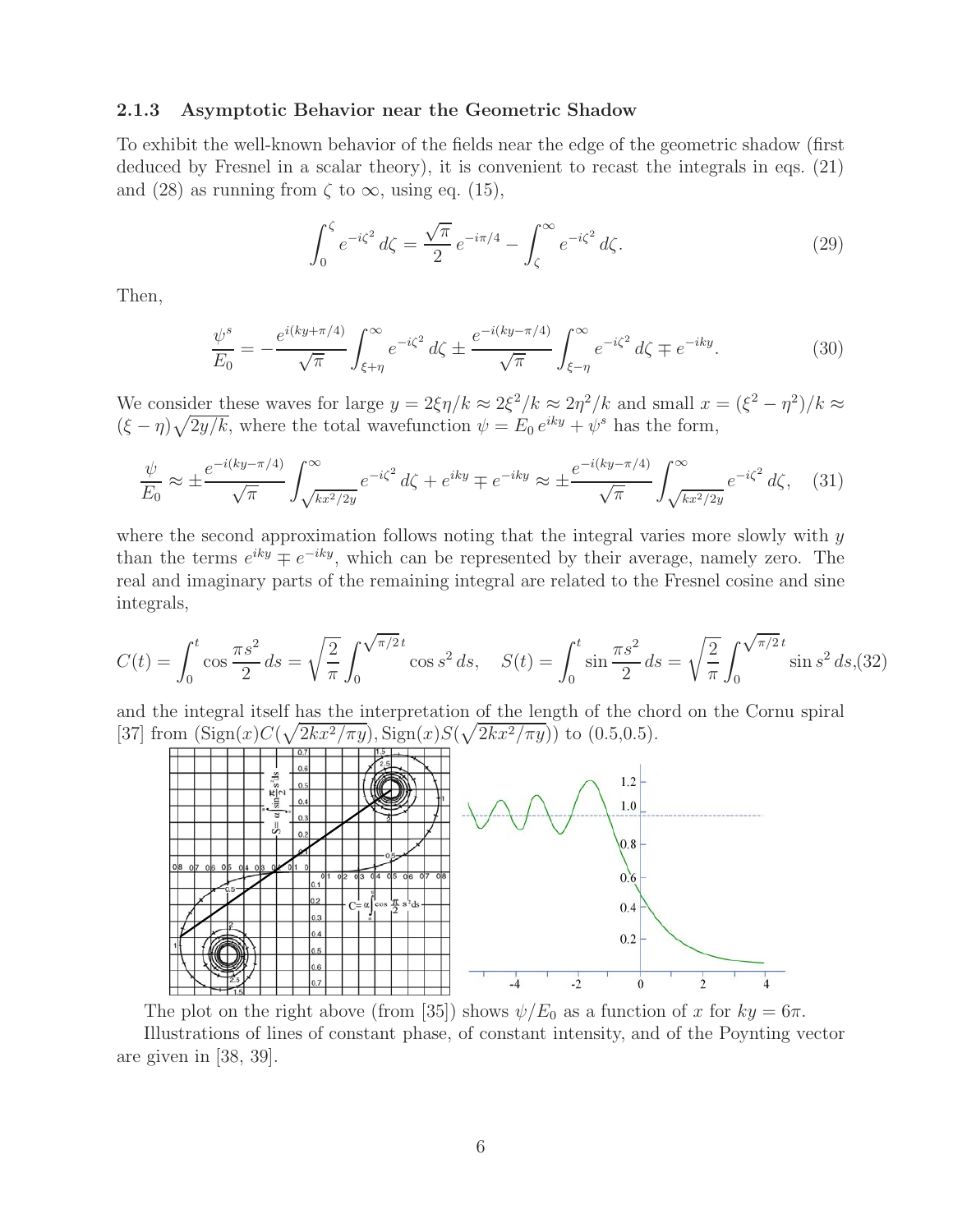## **2.2 Arbitrary Angle of Incidence**

Suppose the incident wave has the form  $e^{ik(x \sin \alpha + y \cos \alpha)}$ , where  $-\pi/2 \le \alpha \le \pi/2$  is the angle of incidence with respect to the  $-y$  axis. Then, the reflected wave in case of a complete conducting screen at  $y = 0$  would have the form  $e^{ik(x \sin \alpha - y \cos \alpha)}$ . The brilliant "guess" of Lamb (sec. 4 of [21]) is that the forms for the scattered wave found above for normal incidence hold for arbitrary incidence with the modifications,

$$
E_z^{s, \parallel} = E_0 \frac{e^{i(kx \sin \alpha + ky \cos \alpha + \pi/4)}}{\sqrt{\pi}} \int_0^{\xi_1 + \eta_1} e^{-i\zeta^2} d\zeta
$$
  
\n
$$
-E_0 \frac{e^{i(kx \sin \alpha - ky \cos \alpha + \pi/4)}}{\sqrt{\pi}} \int_0^{\xi_2 - \eta_2} e^{-i\zeta^2} d\zeta
$$
  
\n
$$
-E_0 \frac{e^{ik(x \sin \alpha + y \cos \alpha)} + e^{ik(x \sin \alpha - y \cos \alpha)}}{2}, \qquad \text{(E parallel to the edge)}, \qquad (33)
$$
  
\n
$$
B_z^{s, \perp} = E_0 \frac{e^{i(kx \sin \alpha + ky \cos \alpha + \pi/4)}}{\sqrt{\pi}} \int_0^{\xi_1 + \eta_1} e^{-i\zeta^2} d\zeta
$$
  
\n
$$
+E_0 \frac{e^{i(kx \sin \alpha - ky \cos \alpha + \pi/4)}}{\sqrt{\pi}} \int_0^{\xi_2 - \eta_2} e^{-i\zeta^2} d\zeta
$$
  
\n
$$
-E_0 \frac{e^{ik(x \sin \alpha - ky \cos \alpha)} - e^{ik(x \sin \alpha - y \cos \alpha)}}{2}.
$$
  
\n(E perpendicular to the edge), (34)

where,

$$
\xi_1 = \sqrt{kr} \cos \frac{\phi + \alpha}{2}, \qquad \eta_1 = \sqrt{kr} \sin \frac{\phi + \alpha}{2}, \tag{35}
$$

$$
\xi_2 = \sqrt{kr} \cos \frac{\phi - \alpha}{2}, \qquad \eta_2 = \sqrt{kr} \sin \frac{\phi - \alpha}{2}, \tag{36}
$$

With some effort one can verify that these forms satisfy the boundary conditions at the conducting half-plane screen.

A numerical computation of  $E_z$  and  $B_z$  for  $\alpha = 30^{\circ}$  is shown below.<sup>7</sup> The incident wave moves up and to the right, the first quadrant is the nominal shadow region, and the fourth quadrant contains the standing-wave sum of the incident and reflected waves.



<sup>7</sup>Thanks to J.J. Ottusch, http://kirkmcd.princeton.edu/examples/EM/Ottusch/half-plane\_diffraction\_60\_deg\_incidence.mov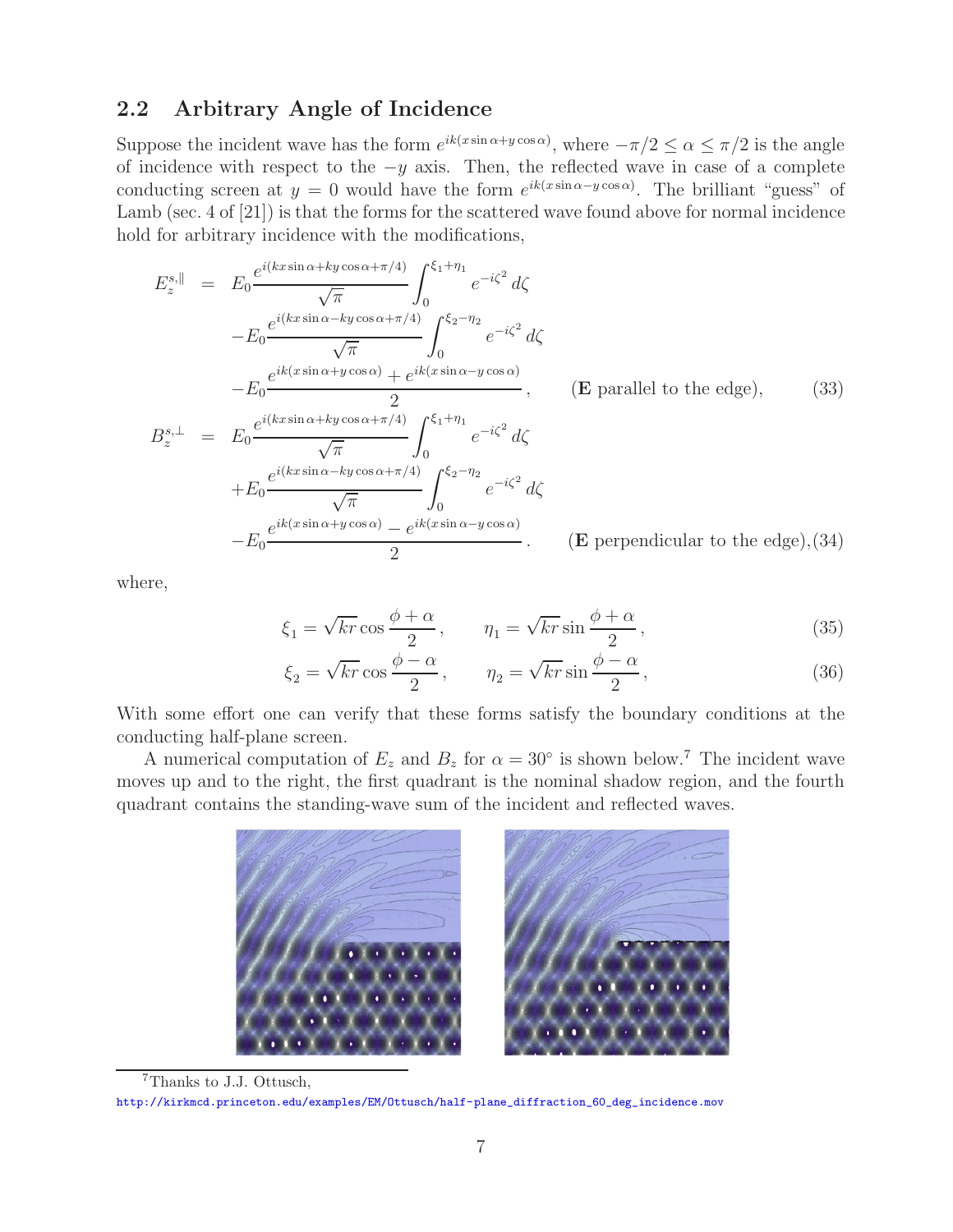### **2.3 Complementary Screen and Babinet's Principle**

If the (complementary) screen occupies the region  $(x < 0, y = 0)$  then it corresponds to  $\xi = 0$ . That is, the role of coordinates  $\xi$  and  $\eta$  is reversed when we go from the original screen to the complementary screen.<sup>8</sup> This reversal has the effect of changing the sign constants  $b_u$  and  $b_v$  in eq. (14), as well as that of the integrals with upper limits  $\xi - \eta$ . Hence, the scattered fields in the complementary case are,

$$
E_z'^{s, \parallel} = -E_0 \frac{e^{i(kx \sin \alpha + ky \cos \alpha + \pi/4)}}{\sqrt{\pi}} \int_0^{\xi_1 + \eta_1} e^{-i\zeta^2} d\zeta
$$
  
\n
$$
-E_0 \frac{e^{i(kx \sin \alpha - ky \cos \alpha + \pi/4)}}{\sqrt{\pi}} \int_0^{\xi_2 - \eta_2} e^{-i\zeta^2} d\zeta
$$
  
\n
$$
-E_0 \frac{e^{ik(x \sin \alpha + y \cos \alpha)} + e^{ik(x \sin \alpha - y \cos \alpha)}}{2}, \qquad \text{(E parallel to the edge)}, \qquad (37)
$$
  
\n
$$
B_z'^{s, \perp} = -E_0 \frac{e^{i(kx \sin \alpha + ky \cos \alpha + \pi/4)}}{\sqrt{\pi}} \int_0^{\xi_1 + \eta_1} e^{-i\zeta^2} d\zeta
$$
  
\n
$$
+E_0 \frac{e^{i(kx \sin \alpha - ky \cos \alpha + \pi/4)}}{\sqrt{\pi}} \int_0^{\xi_2 - \eta_2} e^{-i\zeta^2} d\zeta
$$
  
\n
$$
-E_0 \frac{e^{ik(x \sin \alpha + y \cos \alpha)} - e^{ik(x \sin \alpha - y \cos \alpha)}}{2}.
$$
  
\n(E perpendicular to the edge). (38)

The fields (33)-(34) and (37)-(38) illustrate Babinet's principle for electromagnetic fields  $[2, 3]$ ,

$$
E_z^{s, \parallel} + B_z'^{s, \perp} = E_0 e^{ik(x \sin \alpha + y \cos \alpha)}, \qquad E_z'^{s, \parallel} + B_z^{s, \perp} = E_0 e^{ik(x \sin \alpha + y \cos \alpha)}.
$$
 (39)

That is, the sum of the electric field of one polarization scattered by the one screen and the magnetic field corresponding to the case of electric field of the other polarization scattered by the complementary screen equals the incident field in the absence of the screen.

# **A Solution via Weber Functions**

*This Appendix is presently not very satisfactory.*

The Helmholtz equation for a scalar wavefunction  $\psi(x, y) e^{-i\omega t}$  that is independent of z has the form,

$$
\frac{\partial^2 \psi}{\partial x^2} + \frac{\partial^2 \psi}{\partial y^2} + k^2 \psi = \frac{1}{r} \frac{\partial}{\partial r} \left( r \frac{\partial \psi}{\partial r} \right) + \frac{1}{r^2} \frac{\partial^2 \psi}{\partial \phi^2} + k^2 \psi = \frac{\partial^2 \psi}{\partial \xi^2} + \frac{\partial^2 \psi}{\partial \eta^2} + 4(\xi^2 + \eta^2)\psi = 0, \tag{40}
$$

in parabolic cylinder coordinates (2).

Assuming that  $\psi = X(\xi)Y(\eta)$  leads to the differential equations,

$$
\frac{d^2X}{d\xi^2} + 4\xi^2 X = -CX, \qquad \frac{d^2Y}{d\eta^2} + 4\eta^2 Y = CY,\tag{41}
$$

<sup>&</sup>lt;sup>8</sup>Strictly, this statement holds only if we also adopt the convention that  $\xi$  is always positive, and the sign of  $\eta$  is the same as the sign of y in the case of the complementary screen.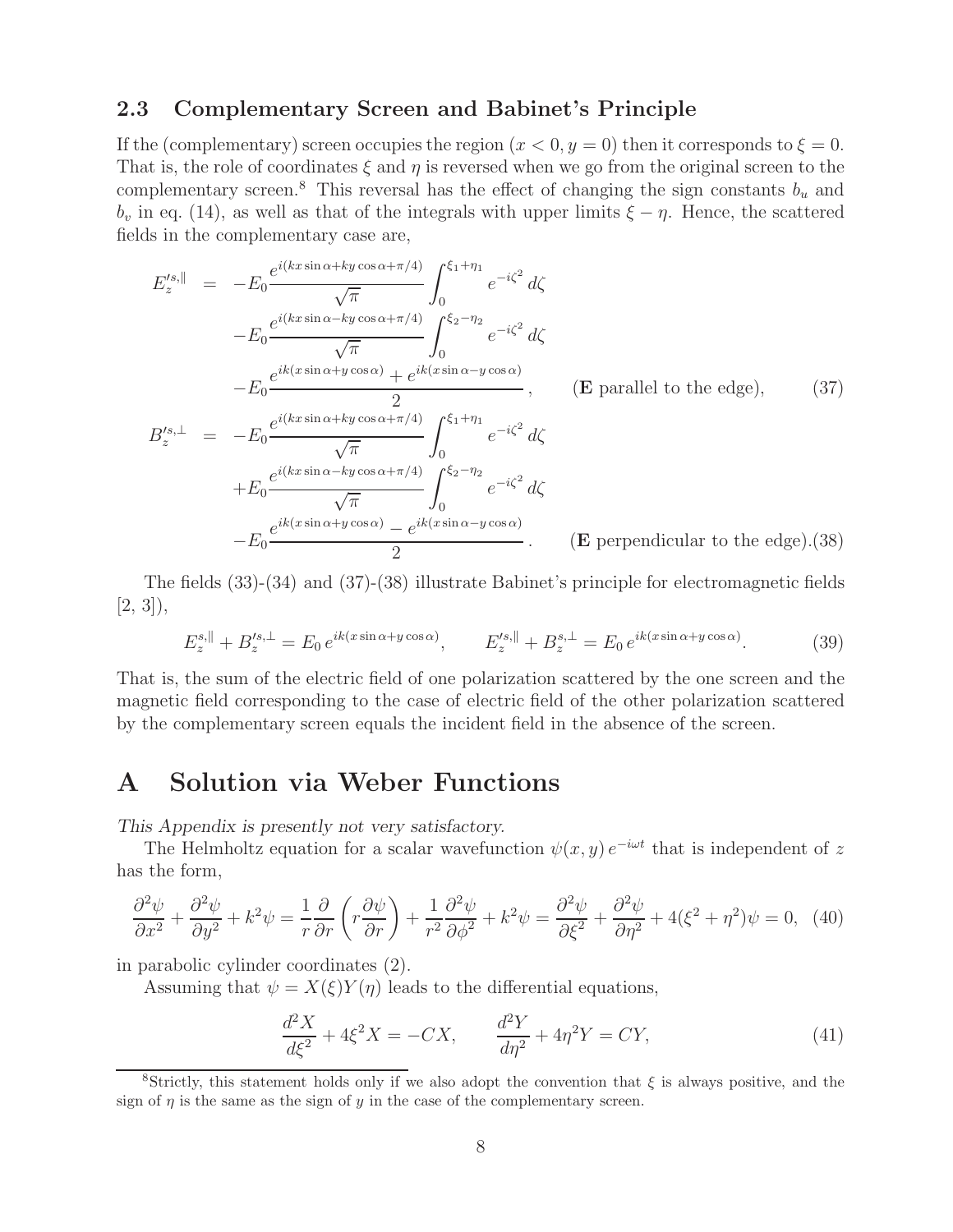where  $C$  is a separation constant.

Solutions to the differential equations (41) are so-called parabolic-cylinder functions, also known as Weber functions [14, 15, 16, 40, 41, 42, 43],

$$
X(\xi) = D_n(2\xi\sqrt{-i}), \quad D_{-n-1}(2\xi\sqrt{i}),
$$
 and  $Y(\eta) = D_n(2\eta\sqrt{-i}), \quad D_{-n-1}(2\eta\sqrt{i}),$  (42)

where n is a non-negative integer (to which the separation constant  $C$  is related). Weber functions for negative index are related to those with positive index by,

$$
\frac{\sqrt{2\pi}i^{n+1}}{\Gamma(-n)}D_{-n-1}(2\xi\sqrt{i}) = D_n(-2\xi\sqrt{-i}) - (-1)^n D_n(2\xi\sqrt{-i}).
$$
\n(43)

Setting  $n = -m - 1$  we find that,

$$
D_m(2\xi\sqrt{i}) = \frac{i^m \, m!}{\sqrt{2\pi}} \left( D_{-m-1}(-2\xi\sqrt{-i}) + (-1)^m D_{-m-1}(2\xi\sqrt{-i}) \right),\tag{44}
$$

and hence for even  $m \geq 0$ ,

$$
\frac{D_m(0)}{D_{-m-1}(0)} = \sqrt{\frac{2}{\pi}} i^m m! \qquad \text{(even } m\text{)}.
$$
\n(45)

Derivatives of Weber functions (for any  $n$ ) obey,

$$
\frac{dD_n(z)}{dz} = \frac{z}{2}D_n(z) - D_{n+1}(z) = -\frac{z}{2}D_n(z) + D_{n-1}(z),\tag{46}
$$

which leads to the relations,

$$
D_{n+1}(z) = -e^{z^2/4} \frac{d[e^{-z^2/4}D_n(z)]}{dz}, \qquad D_n(z) = e^{z^2/4} \int_z^{\infty} e^{-z_0^2/4} D_{n+1}(z_0) dz_0.
$$
 (47)

For non-negative integer index  $n$  the Weber functions can be written as,

$$
D_n(z) = (-1)^n e^{z^2/4} \frac{d^n e^{-z^2/2}}{dz^n} = 2^{-n/2} e^{-z^2/4} H_n(z/\sqrt{2}), \qquad D_0(z) = e^{-z^2/4}, \tag{48}
$$

$$
D_{-n-1}(z) = e^{z^2/4} \int_z^{\infty} dz_0 \int_{z_0}^{\infty} dz_1 \cdots \int_{z_{n-1}}^{\infty} e^{-z_n^2/4} dz_n, \qquad (49)
$$

where  $H_n$  is a Hermite polynomial. Thus,  $D_n(-z)=(-1)^nD_n(z)$  and  $D_n(0)=0$  for odd  $n > 0$  and  $D_n(0) \neq 0$  for other n. Also,

$$
D_{-1}(z\sqrt{2i}) = e^{iz^2/2} \int_{z\sqrt{2i}}^{\infty} e^{-iz'^2/2} dz'.
$$
 (50)

An expansion for a plane wave (with no z-dependence) that propagates at angle  $\phi_0$  to the positive x-axis is  $[14, 16]$ ,

$$
e^{ik(x\cos\phi_0 + y\sin\phi_0)} = \frac{1}{\cos\frac{\phi_0}{2}} \sum_{n=0}^{\infty} \frac{i^n \tan^n \frac{\phi_0}{2}}{n!} D_n(2\xi\sqrt{-i}) D_n(2\eta\sqrt{i}), \tag{51}
$$

$$
= \frac{1}{\sin\frac{\phi_0}{2}} \sum_{n=0}^{\infty} \frac{\cot^n \frac{\phi_0}{2}}{i^n n!} D_n(2\xi\sqrt{i}) D_n(2\eta\sqrt{-i}). \tag{52}
$$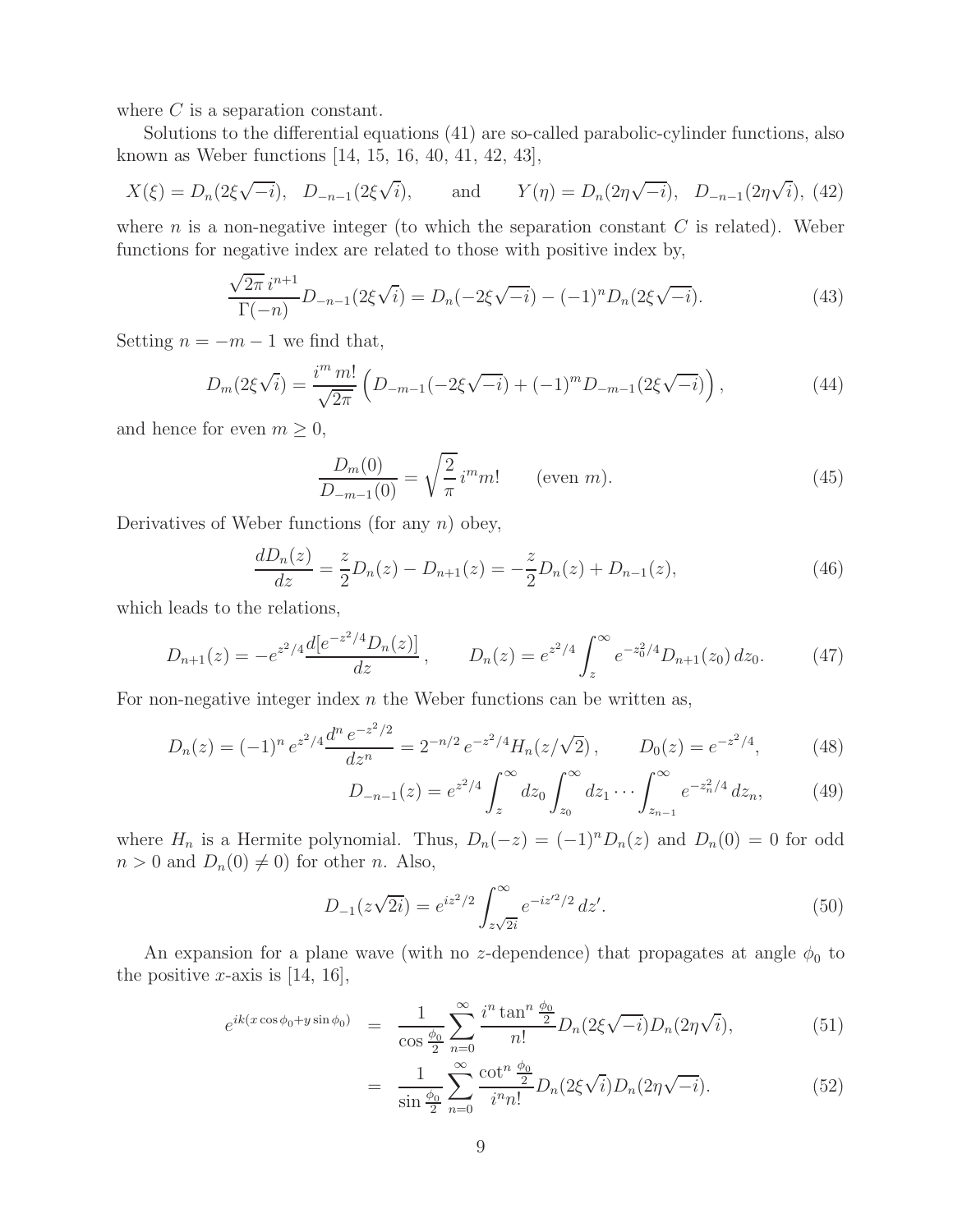For  $\phi_0 = 0$  the wave moves in the  $+x$  direction and has the simple form,

$$
e^{ikx} = e^{ik(\xi^2 - \eta^2)/2} = D_0(\xi\sqrt{-2ik})D_0(\eta\sqrt{2ik}),
$$
\n(53)

and similarly for  $\phi_0 = \pi$ , when the wave moves in the  $-x$  direction,

$$
e^{-ikx} = e^{-i(\xi^2 - \eta^2)} = D_0(2\xi\sqrt{i})D_0(2\eta\sqrt{-i}).
$$
\n(54)

For normal incidence on the screen the angle is  $\phi_0 = \pi/2$  and the wave is,

$$
e^{iky} = e^{i2\xi\eta} = \sqrt{2} \sum_{n=0}^{\infty} \frac{i^n}{n!} D_n(2\xi\sqrt{-i}) D_n(2\eta\sqrt{i}) = \sqrt{2} \sum_{n=0}^{\infty} \frac{1}{i^n n!} D_n(2\xi\sqrt{i}) D_n(2\eta\sqrt{-i}). \tag{55}
$$

*? I believe that the two series in eq. (55) are the complex conjugates of one another. If so, eq.* (55) cannot be correct. I have seen one version in which the factor  $i^n$  appears in the *numerators of both series.*

*According to sec. 16.5 of [42] or 19.3.1 and 19.8.1 of [43], the Weber functions for large*  $|z| \gg n$  (and  $x > 0$ ) have the leading form<sup>9</sup>

$$
D_n(z) \approx z^n e^{-z^2/4},\tag{56}
$$

*such that eq.* (51)-(52) can be written for large  $\xi$  and  $\eta$  as,

$$
e^{ik(x\cos\phi_0 + y\sin\phi_0)} \stackrel{?}{=} \frac{e^{ikx}}{\cos\frac{\phi_0}{2}} \sum_{n=0}^{\infty} \frac{(2iky\tan\frac{\phi_0}{2})^n}{n!} = \frac{e^{ik(x+2y\tan\frac{\phi_0}{2})}}{\cos\frac{\phi_0}{2}} \frac{?}{\sin\frac{\phi_0}{2}} \frac{e^{-ik(x+2y\cot\frac{\phi_0}{2})}}{\sin\frac{\phi_0}{2}}.
$$
(57)

*Thus, it appears unlikely that the forms (51)-(52) are valid, in which case the results below are not valid.*<sup>10</sup>

When such a plane wave is incident on a parabolic cylinder, say of constant  $\eta$ , the scattered wave has the form of an outgoing cylindrical wave at large distances. Consideration of the asymptotic behavior of Weber functions [16] (see also [44]) suggests that the scattered wavefunction  $\psi^s$  can be written as<sup>11</sup>

$$
\psi^s = \sum_{n=0}^{\infty} a_n D_n (2\xi \sqrt{-i}) D_{-n-1} (2\eta \sqrt{-i}) = \sum_{n=0}^{\infty} b_n D_{-n-1} (2\xi \sqrt{-i}) D_n (2\eta \sqrt{-i}). \tag{58}
$$

In problem of scattering by a plane conducting screen it is often assumed that the scattered fields obey certain symmetries with respect to change of sign of the distance from the observer to the screen (see, for example, sec. 11.2 of [35]). For the geometry used here, this corresponds to change of sign of y and  $\xi$ . Since  $D_n(-2\xi\sqrt{-i})=(-1)^nD_n(2\xi\sqrt{-i})$ , these symmetries will not hold in general in the present problem.

<sup>&</sup>lt;sup>9</sup>Equation (56) agrees with eq. (48) noting that  $H_n(z) \to (2z)^n$  for large z. However, this agreement requires a sign change in eq. (48) compared to eq. (11.2.68) of [16].

<sup>&</sup>lt;sup>10</sup>In sec. 9 of [14] the limit  $n \gg |z|^2$  is considered, but the asymptotic forms used do not seem to me to agree with 19.9.4 of [43] (or p. 403 of [41]),  $D_n(z) \approx (-2i)^{n/2} \Gamma(n/2) e^{i \sqrt{n+1/2} z} / \sqrt{\pi}$ . It may be that 19.9.1 was used, which applies for negative *n*.

<sup>&</sup>lt;sup>11</sup>I have not seen the second form of eq. (58) elsewhere. For large  $\xi$  and  $\eta$  eq. (56) implies that  $D_n(2\xi\sqrt{-i})D_{-n-1}(2\eta\sqrt{-i}) \rightarrow \cot^n \frac{\phi}{2} e^{ikr}/2\sqrt{-ikr} \sin \frac{\phi}{2}$ , and that  $D_{-n-1}(2\xi\sqrt{-i})D_n(2\eta\sqrt{-i}) \rightarrow$  $\tan^n \frac{\phi}{2} e^{ikr}/2\sqrt{-ikr} \cos \frac{\phi}{2}.$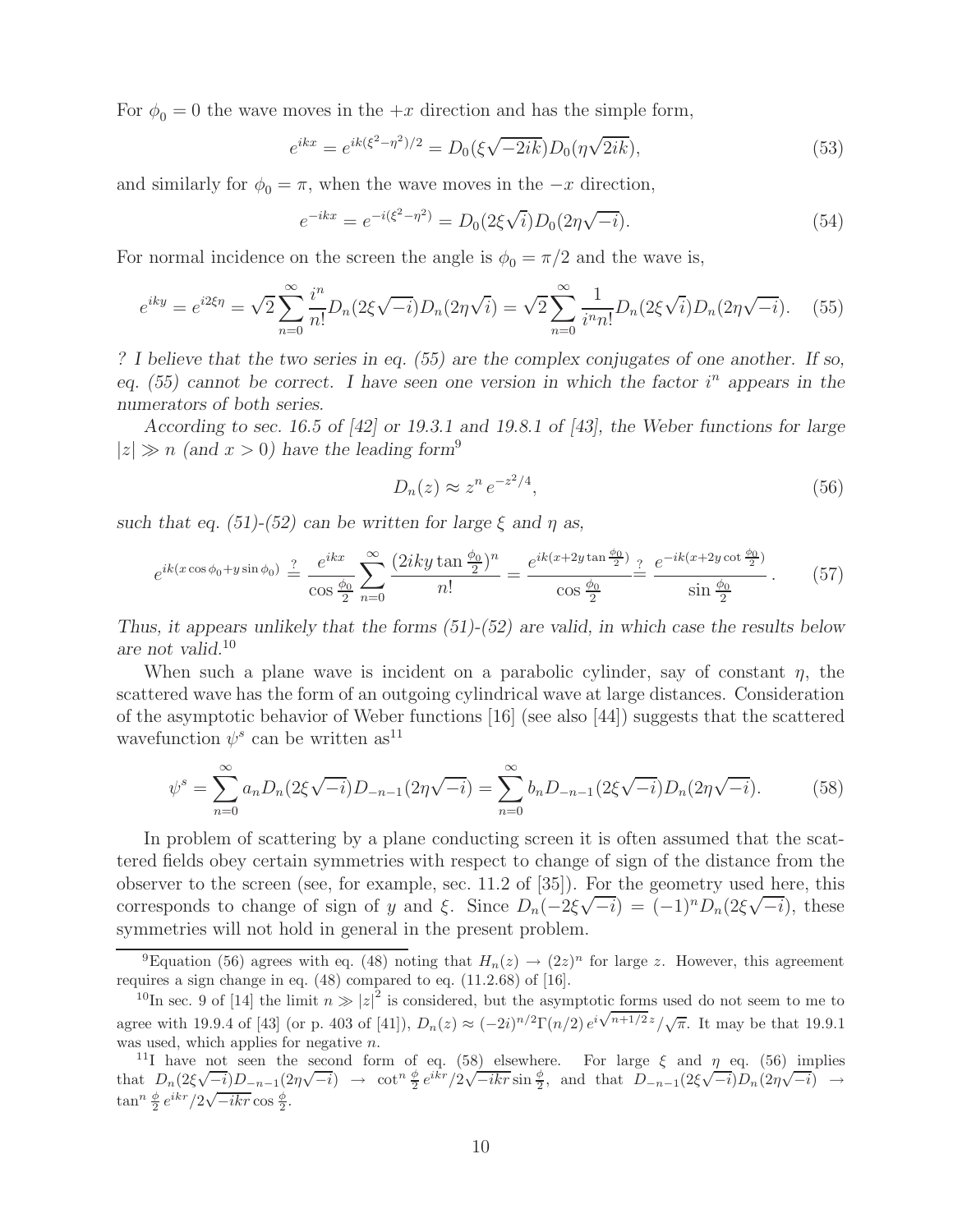### **A.1 Incident Electric Field Parallel to the Edge of the Screen**

When the incident electric field has only a z-component, the resulting currents on the conducting screen are in the z-direction, and the scattered electric filed has only a z-component. We therefore take the scalar field component  $\psi$  to be  $E_z$ , such that the boundary condition is that  $\psi = 0$  on the surface of the screen (Dirichlet boundary condition).

For incident angle  $0 \le \phi_0 < \pi/2$  and incident wave amplitude  $E_0$ , comparison of eq. (51) and the first form of eq. (58) indicates that for scattering off a conducting parabolic cylinder of coordinate  $\eta_0$ ,

$$
a_n = -E_0 \frac{i^n \tan^n \frac{\phi_0}{2}}{n! \cos \frac{\phi_0}{2}} \frac{D_n(2\eta_0\sqrt{i})}{D_{-n-1}(2\eta_0\sqrt{-i})},\tag{59}
$$

Going to the limit of a knife edge, we are interested in the case that  $\eta_0 = 0$ , for which  $D_n(0) = 0$  for odd n. Recalling eq. (45), the total electric field (for incident angle  $0 \le \phi_0$  $\pi/2$ ) is the sum of the incident and scattered fields,

$$
E_z = E_z^i + E_z^s, \tag{60}
$$

$$
E_z^i = E_0 e^{ik(x\cos\phi_0 + y\sin\phi_0)}, \tag{61}
$$

$$
E_z^s = -\sqrt{\frac{2}{\pi}} \frac{E_0}{\cos \frac{\phi_0}{2}} \sum_{n \text{ even}} (-1)^n \tan^n \frac{\phi_0}{2} D_n(2\xi\sqrt{-i}) D_{-n-1}(2\eta\sqrt{-i}). \tag{62}
$$

The scattered field  $E_z^s$  obeys the symmetry advocated by Born and Wolf [35] that  $E_z^s(-y) =$  $E_z^s(y)$ , *i.e.* that  $E_z^s(-\xi) = E_z^s(\xi)$ , as only terms with even *n* appear in eq. (62).

The magnetic field is related to the electric field by Faraday's law,

$$
\mathbf{B} = -\frac{i}{k} \nabla \times \mathbf{E},\tag{63}
$$

where the curl of a vector  $\bf{V}$  is given in parabolic-cylindrical coordinates by

$$
\nabla \times \mathbf{V} = \frac{k}{2\sqrt{\xi^2 + \eta^2}} \left( \frac{\partial V_z}{\partial \eta} - \frac{2}{k} \frac{\partial \left( \sqrt{\xi^2 + \eta^2} V_{\eta} \right)}{\partial z} \right) \hat{\xi} + \frac{k}{2\sqrt{\xi^2 + \eta^2}} \left( \frac{2}{k} \frac{\partial \left( \sqrt{\xi^2 + \eta^2} V_{\xi} \right)}{\partial z} - \frac{\partial V_z}{\partial \xi} \right) \hat{\eta} + \frac{1}{\xi^2 + \eta^2} \left( \frac{\partial \left[ (\xi^2 + \eta^2) V_{\eta} \right]}{\partial \xi} - \frac{\partial \left[ (\xi^2 + \eta^2) V_{\xi} \right]}{\partial \eta} \right) \hat{\mathbf{z}},
$$
(64)

noting that the scale factors are  $h_{\xi} = h_{\eta} = (2/k)\sqrt{\xi^2 + \eta^2}$ ,  $h_z = 1$ . Thus,

$$
\mathbf{B} = -\frac{i}{2\sqrt{\xi^2 + \eta^2}} \left( \frac{\partial E_z}{\partial \eta} \hat{\xi} - \frac{\partial E_z}{\partial \xi} \hat{\eta} \right).
$$
(65)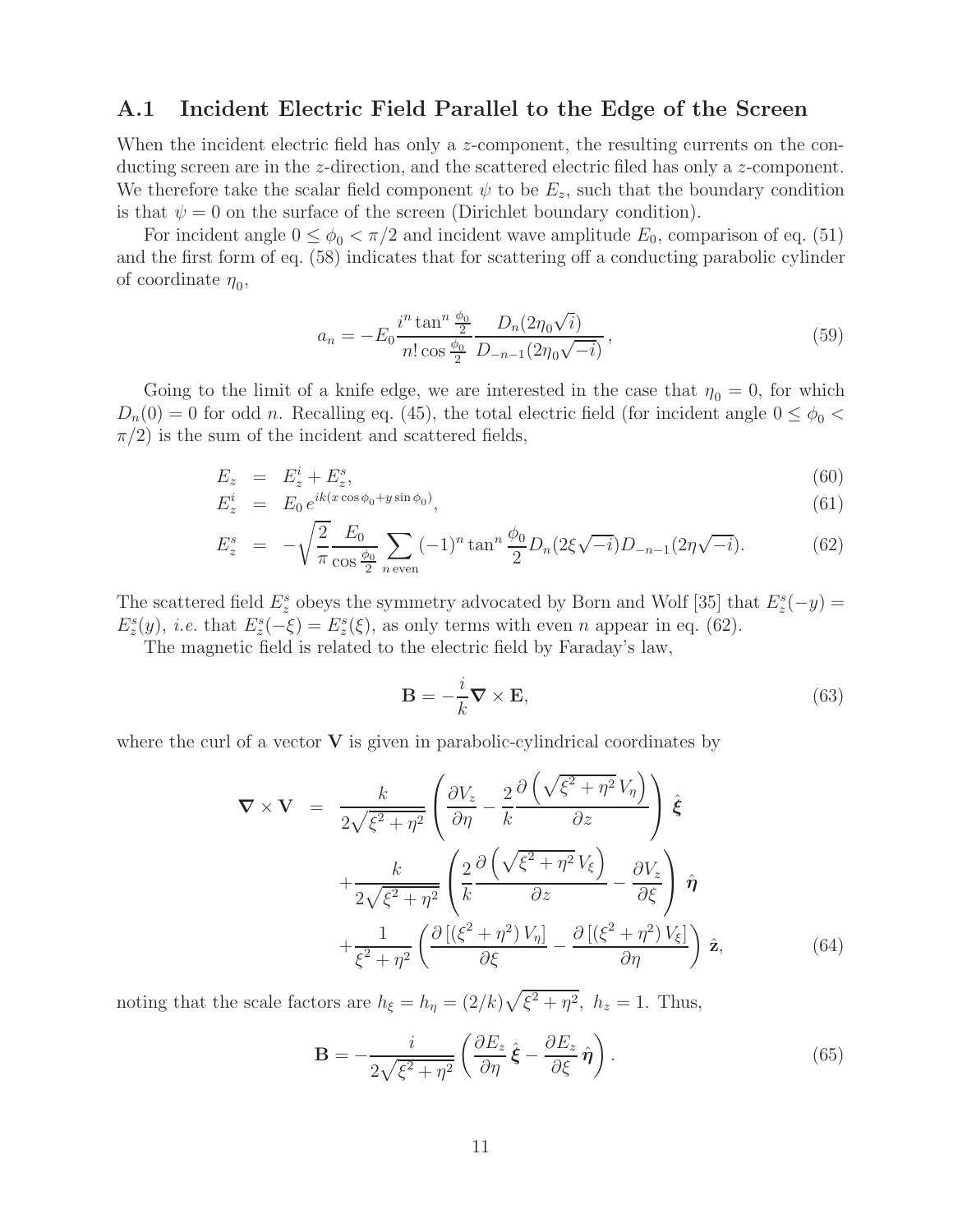### **A.1.1 Normal Incidence**

For normal incidence,  $\phi_0 = \pi/2$ , the forms (60)-(62) simplify slightly to,

$$
E_z^i = E_0 e^{iky}, \tag{66}
$$

$$
E_z^s = -\frac{E_0}{\sqrt{\pi}} \sum_{n \text{ even}} (-1)^n D_n(2\xi \sqrt{-i}) D_{-n-1}(2\eta \sqrt{-i}), \tag{67}
$$

the latter equation of which is still rather intricate. *So far I have not found reference to any asymptotic expansions for complex argument of large absolute value, so the solutions presented here are more of formal than practical interest. However, these formal solutions provide counterexamples to certain lore about scattering from plane screens, as remarked elsewhere in this note.*

A somewhat different approach to this case was taken by Morse and Feshbach [16], who considered an incident wave in the  $+x$  direction, eq. (53), and a conducting screen along the negative y-axis, where  $\xi = -\eta$ . In this case they found the scattered electric field to be,

$$
E_z^s = -\frac{1}{\sqrt{2\pi}} \left[ D_0(2\xi\sqrt{-i})D_{-1}(2\eta\sqrt{-i}) + D_{-1}(2\xi\sqrt{-i})D_0(2\eta\sqrt{-i}) \right].
$$
 (68)

Yet another approach was taken by Lamb [21], who is his sec. 3 made the educated guess that for the electric field polarized parallel to the edge of the screen, the scatter field  $\psi^s = E_z^s$ obeys,

$$
\frac{\partial \psi^s}{\partial x} = C \frac{e^{ikr}}{\sqrt{kr}} \sin \frac{\phi}{2},\tag{69}
$$

which he deftly integrated to find,

$$
\frac{\psi^s}{E_0} = \frac{1 - i}{\sqrt{2\pi}} \left( e^{-iky} \int_0^{\xi + \eta} e^{-i\zeta^2} d\zeta - e^{iky} \int_0^{\xi - \eta} e^{-i\zeta^2} d\zeta \right) - \frac{e^{iky} + e^{-iky}}{2}.
$$
 (70)

#### **A.1.2 Complementary Screen**

If the conducting screen occupied the half plane  $(x < 0, 0, z)$  it would have coordinate  $\xi = 0$ .

Comparison of eq. (52) and the second form of eq. (58) indicates that for scattering off a conducting parabolic cylinder of coordinate  $\xi_0$ ,

$$
b_n = -\frac{\cot^n \frac{\phi_0}{2}}{i^n n! \sin \frac{\phi_0}{2}} \frac{D_n(2\xi_0\sqrt{i})}{D_{-n-1}(2\xi_0\sqrt{-i})}.
$$
\n(71)

Going to the limit of a knife edge, we are interested in the case that  $\xi_0 = 0$ , for which  $D_n(0) = 0$  for odd n. The total electric field (for incident angle  $0 \le \phi_0 < \pi/2$ ) is,

$$
E_z' = E_z^i + E_z'^s,\tag{72}
$$

$$
E_z^{\prime s} = -\sqrt{\frac{2}{\pi}} \frac{E_0}{\sin \frac{\phi_0}{2}} \sum_{n \text{ even}} \cot^n \frac{\phi_0}{2} D_n(2\xi\sqrt{i}) D_{-n-1}(2\eta\sqrt{i}). \tag{73}
$$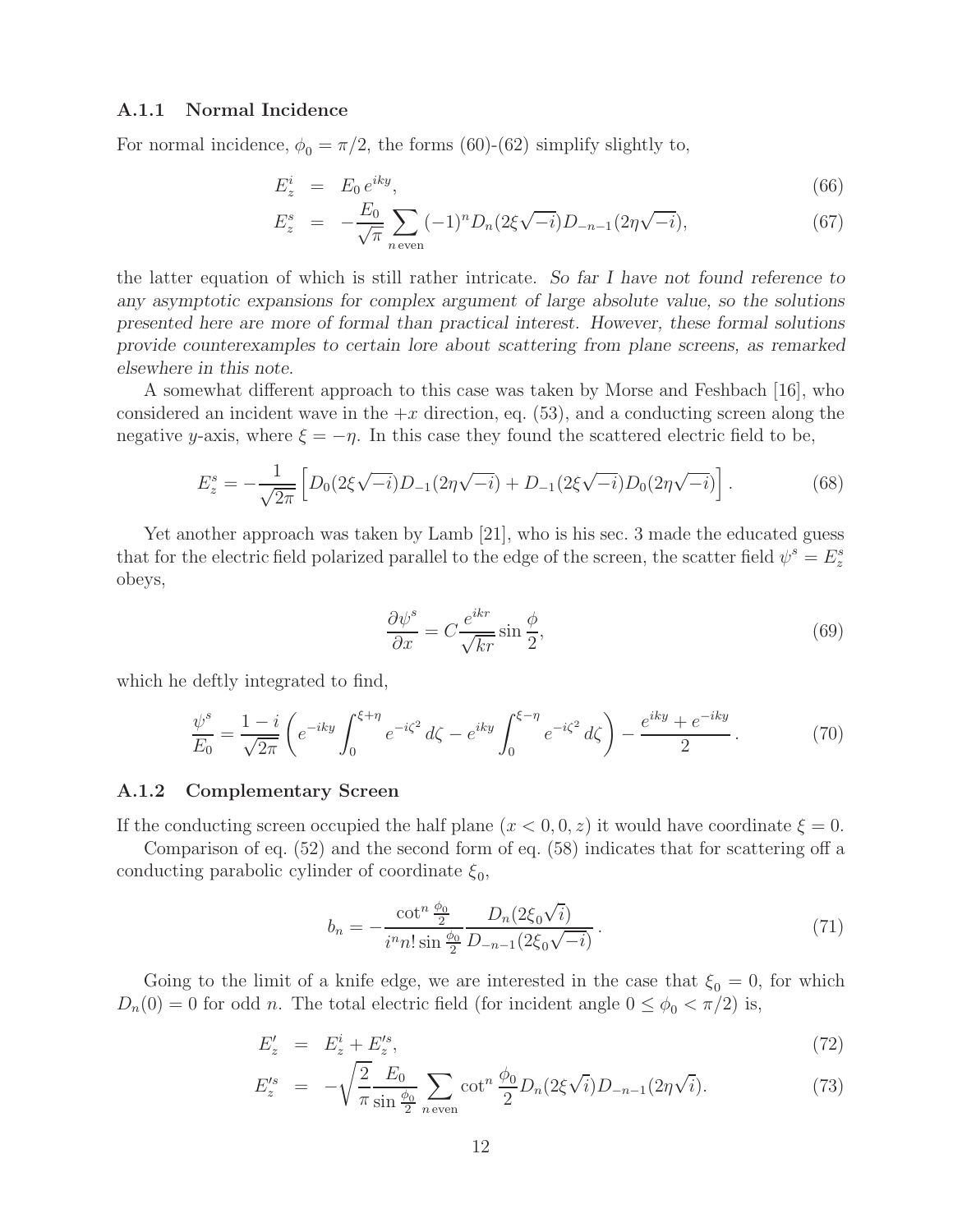A na¨ıve application of Babinet's principle of complementary screens [1] to the present problem would suggest that  $E_z + E'_z = E^i_z$  for  $y > 0$ , which does not appear to be consistent with eqs. (61)-(63) and (73). To explore whether the electromagnetic version of Babinet's principle [2, 3] holds here, we need to consider the case of incident electric field polarized perpendicular to the z-axis.

### **A.2 Incident Electric Field Perpendicular to the Edge of the Screen**

In this case the incident magnetic field (as well as the scattered magnetic field) is parallel to the edge of the screen, *i.e.*, the z-axis, and we take the scalar field  $\psi$  to be  $B_z$ . The tangential component of the electric field must vanish at the surface of the perfectly conducting screen, and the fourth Maxwell equation tells us that at the screen  $E_x = 0 \propto \partial B_z / \partial y$ . For conducting screens that are surfaces of constant  $\eta_0$  (or of constant  $\xi_0$ ), the (Neumann) boundary conditions are,

$$
\frac{\partial B_z(\eta_0)}{\partial \xi} = 0 \qquad \left(\text{or} \qquad \frac{\partial B_z(\xi_0)}{\partial \eta} = 0\right). \tag{74}
$$

For incident angle  $0 \le \phi_0 < \pi/2$  we again take the incident field to have the form (51) and the scattered field to have the first form of eq. (58). For a screen of constant  $\eta_0$  the normal derivatives of the incident and scattered fields are,

$$
\frac{\partial B_z^i}{\partial \xi} = \frac{2E_0\sqrt{-i}}{\cos\frac{\phi_0}{2}} \sum_{n=0}^{\infty} \frac{i^n \tan^n \frac{\phi_0}{2}}{n!} D'_n(2\xi\sqrt{-i}) D_n(2\eta_0\sqrt{i}),\tag{75}
$$

$$
\frac{\partial B_z^s}{\partial \xi} = 2\sqrt{-i} \sum_{n=0}^{\infty} a_n D'_n (2\xi \sqrt{-i}) D_{-n-1} (2\eta_0 \sqrt{-i}), \tag{76}
$$

where  $D'_n(z) = dD_n(z)/dz$ . The boundary condition (74) again leads to Fourier coefficients  $a_n$  as given by eq. (59), so the magnetic field for the case of a conducting screen with  $\eta_0 = 0$ is given by,

$$
B_z = B_z^i + B_z^s,
$$
  
\n
$$
B_z^i = E_0 e^{ik(x \cos \phi_0 + y \sin \phi_0)},
$$
\n(77)

$$
B_z^s = -\frac{E_0}{\cos\frac{\phi_0}{2}} \sum_{n=0}^{\infty} \frac{i^n \tan^n \frac{\phi_0}{2}}{n!} \frac{D_n(0)}{D_{-n-1}(0)} D_n(2\xi\sqrt{-i}) D_{-n-1}(2\eta\sqrt{-i})
$$
  
= 
$$
-\sqrt{\frac{2}{\pi}} \frac{E_0}{\cos\frac{\phi_0}{2}} \sum_{n \text{ even}} (-1)^n \tan^n \frac{\phi_0}{2} D_n(2\xi\sqrt{-i}) D_{-n-1}(2\eta\sqrt{-i}).
$$
 (79)

The scattered field  $B_z^s$  does not obey the symmetry advocated by Born and Wolf [35] that  $B_z^s(-y) = -B_z^s(y)$ , *i.e.* that  $B_z^s(-\xi) = -B_z^s(\xi)$ , as only terms with even *n* appear in eq. (79). That the symmetry would not hold when the electric field is perpendicular to the edge of the screen was anticipated in [34]. Another counterexample is given in sec. 3.2 of [20].

*The form (79) is symmetric in* ξ *(and hence in* y*), which is somewhat surprising. Is this a hint of a defect in the present analysis?*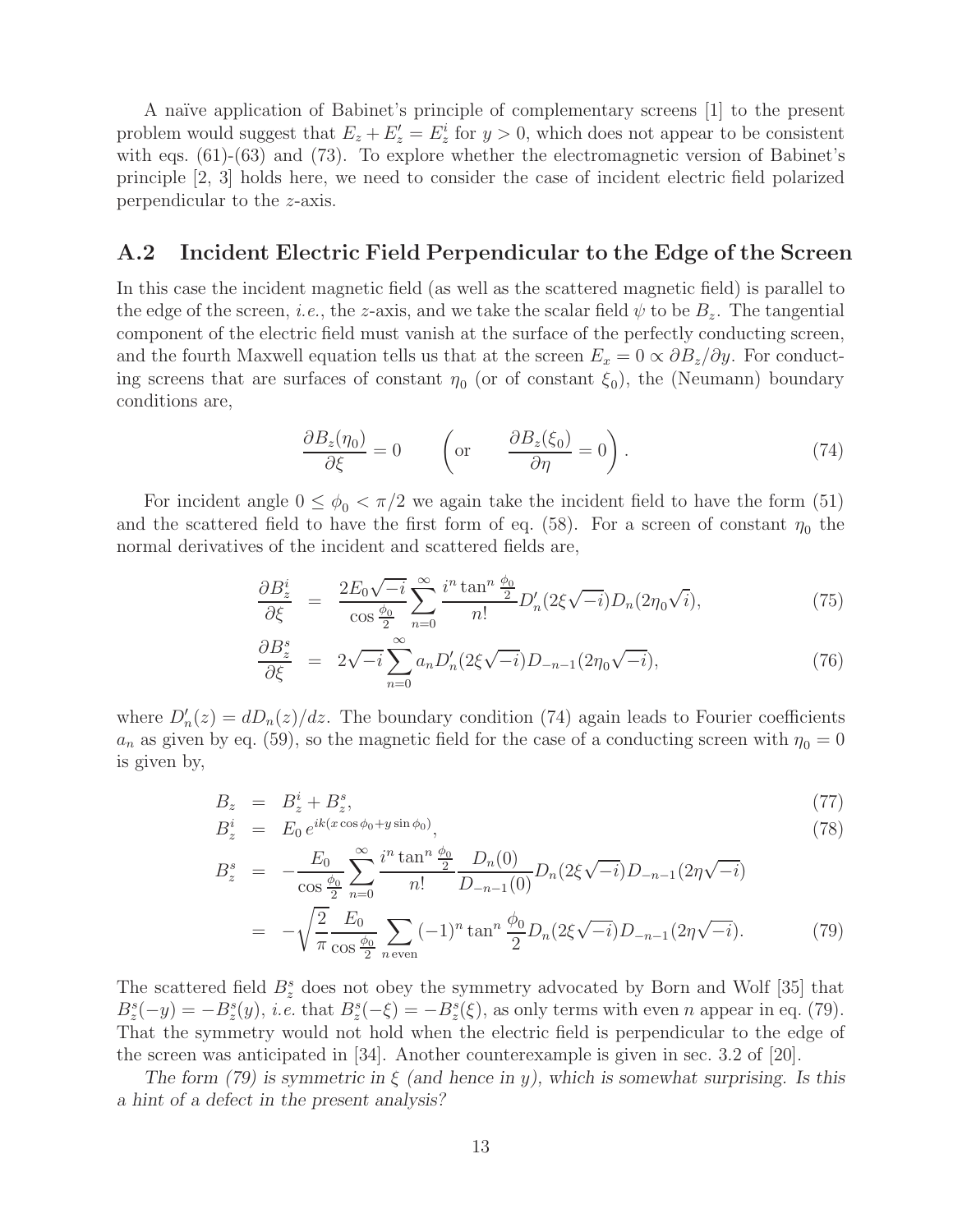#### **A.2.1 Complementary Screen**

If the conducting screen occupied the half plane  $(x < 0, 0, z)$  it would have coordinate  $\xi = 0$ .

For incident angle  $0 \le \phi_0 < \pi/2$  we now take the incident field to have the form (52) and the scattered field to have the scattered form of eq. (58). For a screen of constant  $\xi_0$  the normal derivatives of the incident and scattered fields are,

$$
\frac{\partial B_z^i}{\partial \eta} = \frac{2E_0\sqrt{-i}}{\sin\frac{\phi_0}{2}} \sum_{n=0}^{\infty} \frac{\cot^n \frac{\phi_0}{2}}{i^n n!} D_n(2\xi_0\sqrt{i}) D_n'(2\eta\sqrt{-i}), \tag{80}
$$

$$
\frac{\partial B_z^{\prime s}}{\partial \eta} = 2\sqrt{-i} \sum_{n=0}^{\infty} b_n D_{-n-1} (2\xi_0 \sqrt{-i}) D_n' (2\eta \sqrt{-i}). \tag{81}
$$

Comparison of eq. (52) and the second form of eq. (58) indicates that for scattering off a conducting parabolic cylinder of coordinate  $\xi_0$ ,

$$
b_n = -\frac{\cot^n \frac{\phi_0}{2}}{i^n n! \sin \frac{\phi_0}{2}} \frac{D_n(2\xi_0 \sqrt{-i})}{D_{-n-1}(2\xi_0 \sqrt{-i})}.
$$
\n(82)

Going to the limit of a knife edge, we are interested in the case that  $\xi_0 = 0$ , for which  $D_n(0) = 0$  for odd n. The total magnetic field (for incident angle  $0 \le \phi_0 < \pi/2$ ) is,

$$
B_z' = B_z^i + B_z'^s,\tag{83}
$$

$$
B_z^{\prime s} = -\sqrt{\frac{2}{\pi}} \frac{E_0}{\sin \frac{\phi_0}{2}} \sum_{n \text{ even}} \cot^n \frac{\phi_0}{2} D_{-n-1} (2\xi \sqrt{-i}) D_n (2\eta \sqrt{-i}). \tag{84}
$$

## **A.3 Electromagnetic Version of Babinet's Principle**

The electromagnetic version of Babinet's principle [2, 3] is that,

$$
\mathbf{E}(y > 0) + \mathbf{B}'(y > 0) = \mathbf{E}^{i}(y > 0), \qquad \mathbf{B}(y > 0) - \mathbf{E}'(y > 0) = \mathbf{B}^{i}(y > 0), \tag{85}
$$

where the plane conducting screen (with  $y = 0$ ) associated with the fields **E**' and **B**' is the complement of that for the fields **E** and **B**, and the incident fields in the complementary case are the duals,  $^{12}$ 

$$
\mathbf{E}'^i = -\mathbf{B}^i, \qquad \mathbf{B}'^i = \mathbf{E}^i. \tag{86}
$$

In the present case this implies that  $\mathbf{B}'^i = \mathbf{E}^i = E_0 e^{ik(x \cos \phi_0 + y \sin \phi_0)} \hat{\mathbf{z}}$ , as considered in sec. 2.2.1.

*It appears to me implausible that Babinet's principle (85) is satisfied by eqs. (60)-(62) and (83)-(84).*

 $12$ See, for example, sec. 2.1 of [3].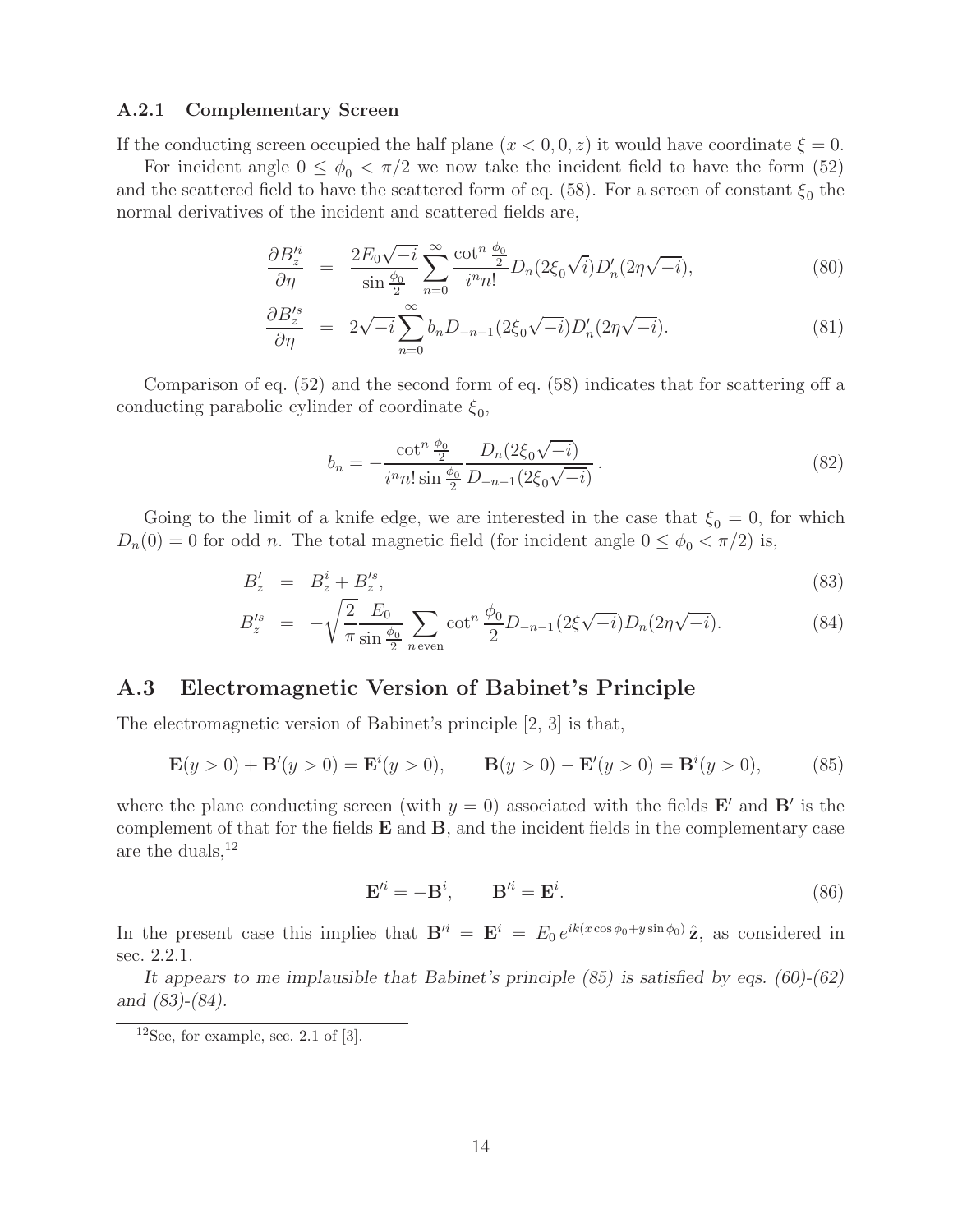### **A.3.1 Normal Incidence**

The argument given in sec. 5.3.3 of [45] is fairly convincing that Booker's electromagnetic version of Babinet's principle should hold for plane waves at normal incidence on screens with all edges parallel to one rectangular coordinate axis, as in Sommerfeld's problem. For normal incidence with the incident electric field polarized parallel to the z-axis, we have from eq. (62) that,

$$
E_z^s = -\frac{2E_0}{\sqrt{\pi}} \sum_{n \text{ even}} (-1)^n D_n(2\xi\sqrt{-i}) D_{-n-1}(2\eta\sqrt{-i}),\tag{87}
$$

and from eq. (84) that,

$$
B_z^{\prime s} = -\frac{2E_0}{\sqrt{\pi}} \sum_{n \text{ even}} D_{-n-1} (2\xi \sqrt{-i}) D_n (2\eta \sqrt{-i}). \tag{88}
$$

The electromagnetic version of Babinet's principle would be satisfied if,

$$
e^{iky} = \frac{2}{\sqrt{\pi}} \sum_{n \text{ even}} \left( (-1)^n D_n(2\xi\sqrt{-i}) D_{-n-1}(2\eta\sqrt{-i}) + D_{-n-1}(2\xi\sqrt{-i}) D_n(\eta\sqrt{-i}) \right). \tag{89}
$$

If eq. (55) is correct we can say that,

$$
e^{iky} = \frac{\sqrt{2}}{2} \sum_{n=0}^{\infty} \frac{i^n}{n!} \left( D_n(2\xi\sqrt{-i}) D_n(2\eta\sqrt{i}) + (-1)^n D_n(2\xi\sqrt{i}) D_n(2\eta\sqrt{-i}) \right).
$$
 (90)

*It is not clear to me that eqs. (89) and (90) are equal. If eq. (89) is to be correct, it seems likely that there exist alternatives to the plane-wave expansions of eqs. (51-(52).*

## **References**

- [1] A. Babinet, *M´emoires d'optique m´et´eorologique*, Compt. Rend. Acad. Sci. **4**, 638 (1837), http://kirkmcd.princeton.edu/examples/EM/babinet\_cras\_4\_638\_37.pdf
- [2] H. Booker, *Slot Aerials and Their Relation to Complementary Wire Aerials (Babinet's Principle)*, J. I.E.E. **93**, 620 (1946), http://kirkmcd.princeton.edu/examples/EM/booker\_jiee\_93\_620\_46.pdf
- [3] Z.M. Tan and K.T. McDonald, *Babinet's Principle for Electromagnetic Fields* (Jan. 19, 2012), http://kirkmcd.princeton.edu/examples/babinet.pdf
- [4] F. Kottler, *Diffraction at a Black Screen. Part II: Electromagnetic Theory*, Prog. Opt. **6**, 331 (1967), http://kirkmcd.princeton.edu/examples/EM/kottler\_po\_6\_331\_67.pdf
- [5] J.F. Nye, J.H. Hannay and W. Liang, *Diffraction by a black half-plane: theory and observation*, Proc. Roy. Soc. London A **449**, 515 (1995), http://kirkmcd.princeton.edu/examples/EM/nye\_prsla\_449\_515\_95.pdf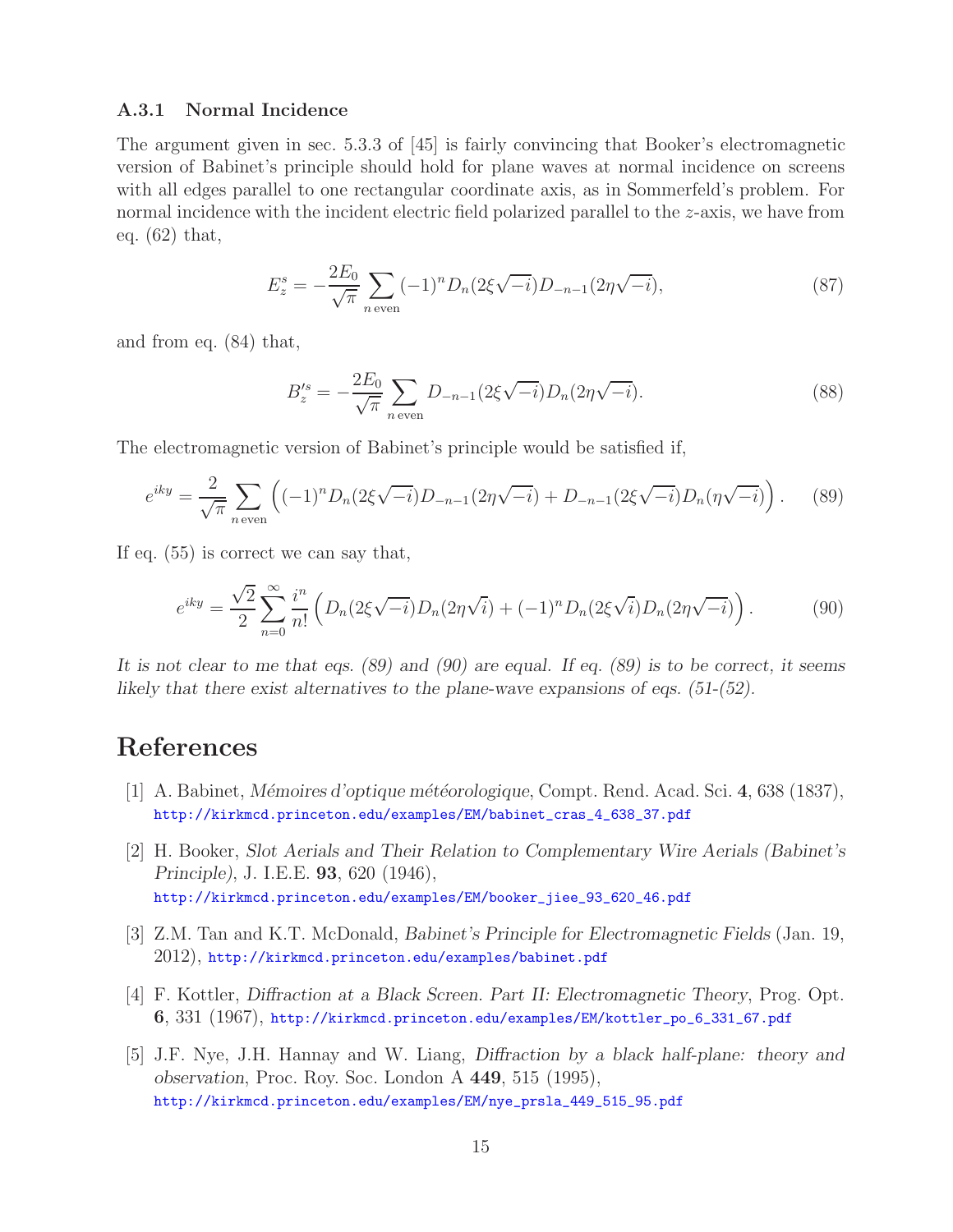- [6] M. Berry, *Geometry of phase and polarization singularities, illustrated by edge diffraction and the tides*, Proc. S.P.I.E. **4403**, 1 (2001), http://kirkmcd.princeton.edu/examples/EM/berry\_pspie\_4403\_1\_01.pdf
- [7] A. Fresnel, *M´emoire sur la Diffraction de la Lumi`ere*, in Œuvres Complete d'Augustin Fresnel, vol. 1 (Paris, 1866), p. 247, http://kirkmcd.princeton.edu/examples/optics/fresnel\_oeuvres\_v1.pdf
- [8] M. Gouy, *Sur la polarisation de la lumière diffractée*, Compt. Rend. Acad. Sci. **96**, 697 (1883), http://kirkmcd.princeton.edu/examples/EM/gouy\_cras\_96\_697\_83.pdf
- [9] H. Poincar´e, *Sur la Polarisation par Diffraction*, Acta Math. **16**, 297 (1892), http://kirkmcd.princeton.edu/examples/EM/poincare\_am\_16\_297\_92.pdf
- [10] A. Sommerfeld, *Mathematische Theorie der Diffraction*, Math. Ann. **47**, 317 (1896), http://kirkmcd.princeton.edu/examples/EM/sommerfeld\_ma\_47\_317\_96.pdf http://kirkmcd.princeton.edu/examples/EM/sommerfeld\_ma\_47\_317\_96\_english.pdf
- [11] A. Sommerfeld, Optics (German edition 1950, English translation: Academic Press, 1964), sec. 38, http://kirkmcd.princeton.edu/examples/optics/sommerfeld\_54.pdf http://kirkmcd.princeton.edu/examples/EM/sommerfeld\_optics\_38-39.pdf
- [12] H. Poincar´e, *Sur la Polarisation par Diffraction (Seconde partie)*, Acta Math. **20**, 313 (1897), http://kirkmcd.princeton.edu/examples/EM/poincare\_am\_20\_313\_97.pdf
- [13] H.S. Carslaw, *Some Multiform Solutions of the Partial Differential Equations of Physical Mathematics and their Application*, Proc. London Math. Soc. **30**, 121 (1898), http://kirkmcd.princeton.edu/examples/EM/carslaw\_plms\_30\_121\_98.pdf
- [14] P.S. Epstein, Uber die Beugung an einem ebenen Schirm unter Berücksichtigung des Materialeinflusses, Ph.D. Dissertation (Munich, 1914), http://kirkmcd.princeton.edu/examples/EM/epstein\_dissertation\_14.pdf
- [15] H. Bateman, Partial Differential Equations of Mathematical Physics (Cambridge U. Press, 1932), Chap XI, http://kirkmcd.princeton.edu/examples/EM/bateman\_32.pdf http://kirkmcd.princeton.edu/examples/EM/bateman\_64\_chap11.pdf
- [16] P.M. Morse and H. Feshbach, Method of Mathematical Physics (McGraw-Hill, 1953), pp. 1398-1407, http://kirkmcd.princeton.edu/examples/EM/morse\_feshbach\_v2.pdf http://kirkmcd.princeton.edu/examples/EM/morse\_feshbach\_1398-1407.pdf
- [17] W. Seitz, *Die Wirkung eines unendlich langen Metallzylinders auf Hertzsche Wellen*, Ann. Phys. **16**, 746 (1905), http://kirkmcd.princeton.edu/examples/EM/seitz\_ap\_16\_746\_05.pdf
- [18] C.G.J. Jacobi, *Formula transformationis integralium definitorium*, J. Reine Angew. Math. **15**, 1 (1836), p. 12, http://kirkmcd.princeton.edu/examples/EM/jacobi\_jram\_15\_1\_36.pdf
- [19] L.P. Eisenhart, *Separable Systems of St¨ackel*, Ann. Math. **35**, 284 (1934), http://kirkmcd.princeton.edu/examples/EM/eisenhart\_am\_35\_284\_34.pdf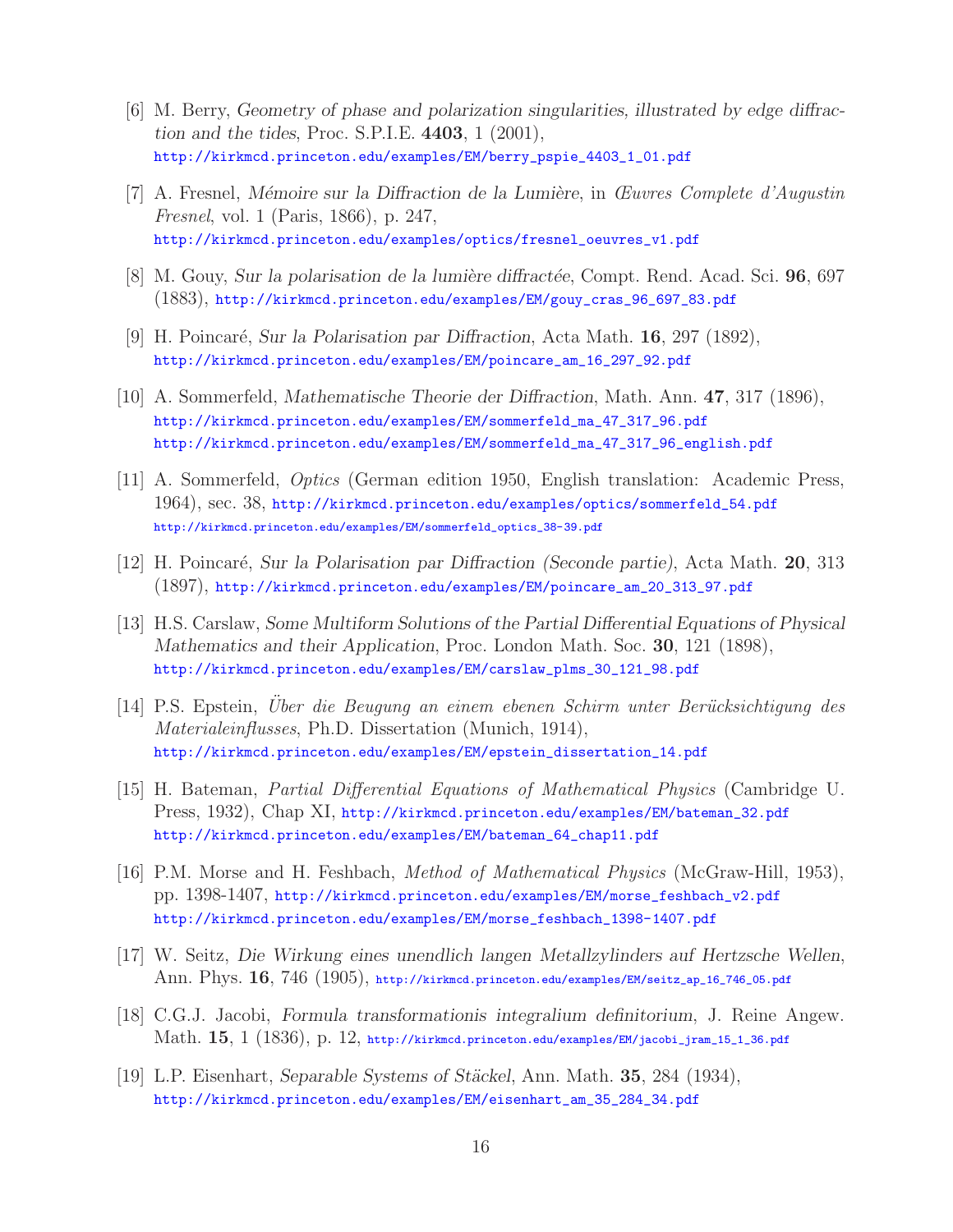- [20] K.T. McDonald, *Scattering of a Plane Electromagnetic Wave by a Small Conducting Cylinder* (Oct. 4, 2011), http://kirkmcd.princeton.edu/examples/small\_cylinder.pdf
- [21] H. Lamb, *On Sommerfeld's Diffraction Problem; and on Reflection by a Parabolic Mirror*, Proc. London Math. Soc. **4**, 190 (1907), http://kirkmcd.princeton.edu/examples/EM/lamb\_plms\_4\_190\_07.pdf
- [22] H. Lamb, *Hydrodynamics*,  $6^{th}$  ed. (1932, Dover reprint, 1945), http://kirkmcd.princeton.edu/examples/fluids/lamb\_sec308.pdf thttp://kirkmcd.princeton.edu/examples/fluids/lamb\_4th\_ed.pdf
- [23] H. Lamb, *On the Diffraction of a Solitary Wave*, Proc. London Math. Soc. **8**, 422 (1910), http://kirkmcd.princeton.edu/examples/EM/lamb\_plms\_8\_422\_10.pdf
- [24] F.G. Friedlander, *The diffraction of sound pulses. I. Diffraction by a semi-infinite plane*, Proc. Roy. Soc. London A **186**, 322 (1946), http://kirkmcd.princeton.edu/examples/fluids/friedlander\_prsla\_186\_322\_46.pdf
- [25] L.G. Chambers, *Diffraction by a Half-Plane*, Proc. Edin. Math. Soc. **10**, 92 (1954), http://kirkmcd.princeton.edu/examples/EM/chambers\_pems\_10\_92\_54.pdf
- [26] U. Credeli, *Sul Problema Generale della Diffrazione Luminosa, Oppure Sonora, Nell'impostesi che lo Schermo Abbia Forma di Semipiano*, Nuovo Cim. **11**, 277 (1916), http://kirkmcd.princeton.edu/examples/EM/crudeli\_nc\_11\_277\_16.pdf
- [27] V. Fock, *The Distribution of Currents Induced by a Plane Wave on the Surface of a Conductor*, J. Phys. (USSR) **10**, 130 (1946), http://kirkmcd.princeton.edu/examples/EM/fock\_jpussr\_10\_130\_46.pdf
- [28] S.O. Rice, *Diffraction of Plane Radio Waves by a Parabolic Cylinder*, Bell Syst. Tech. J. **33**, 417 (1954), http://kirkmcd.princeton.edu/examples/EM/rice\_bstj\_33\_417\_54.pdf
- [29] V.I. Ivanov, *Diffraction of Short Plane Waves on a Parabolic Cylinder*, USSR Comp. Math. & Math. Phys. **2**, 255 (1963), http://kirkmcd.princeton.edu/examples/EM/ivanov\_ussrcmmp\_2\_255\_63.pdf
- [30] C. Yeh, *Diffraction of Waves by a Dielectric Parabolic Cylinder*, J. Opt. Soc. Amn. **57**, 197 (1967), http://kirkmcd.princeton.edu/examples/EM/yeh\_josa\_57\_195\_67.pdf
- [31] P. Hillion, *Diffraction of Plane Waves on a Parabolic Cylinder*, Rep. Math. Phys. **37**, 349 (1996), http://kirkmcd.princeton.edu/examples/EM/hillion\_rmp\_37\_349\_96.pdf
- [32] P. Hillion, *Diffraction and Weber Functions*, SIAM J. Appl. Math. **57**, 1702 (1997), http://kirkmcd.princeton.edu/examples/EM/hillion\_siamjam\_57\_1702\_97.pdf
- [33] J. Meixner, *Streng Theorie der Beugung elektromagnetisher Wellen an der vollkommen leitenden Kreisscheibe*, Z. Naturf. **3a**, 506 (1948), http://kirkmcd.princeton.edu/examples/EM/meixner\_zn\_3a\_506\_48.pdf